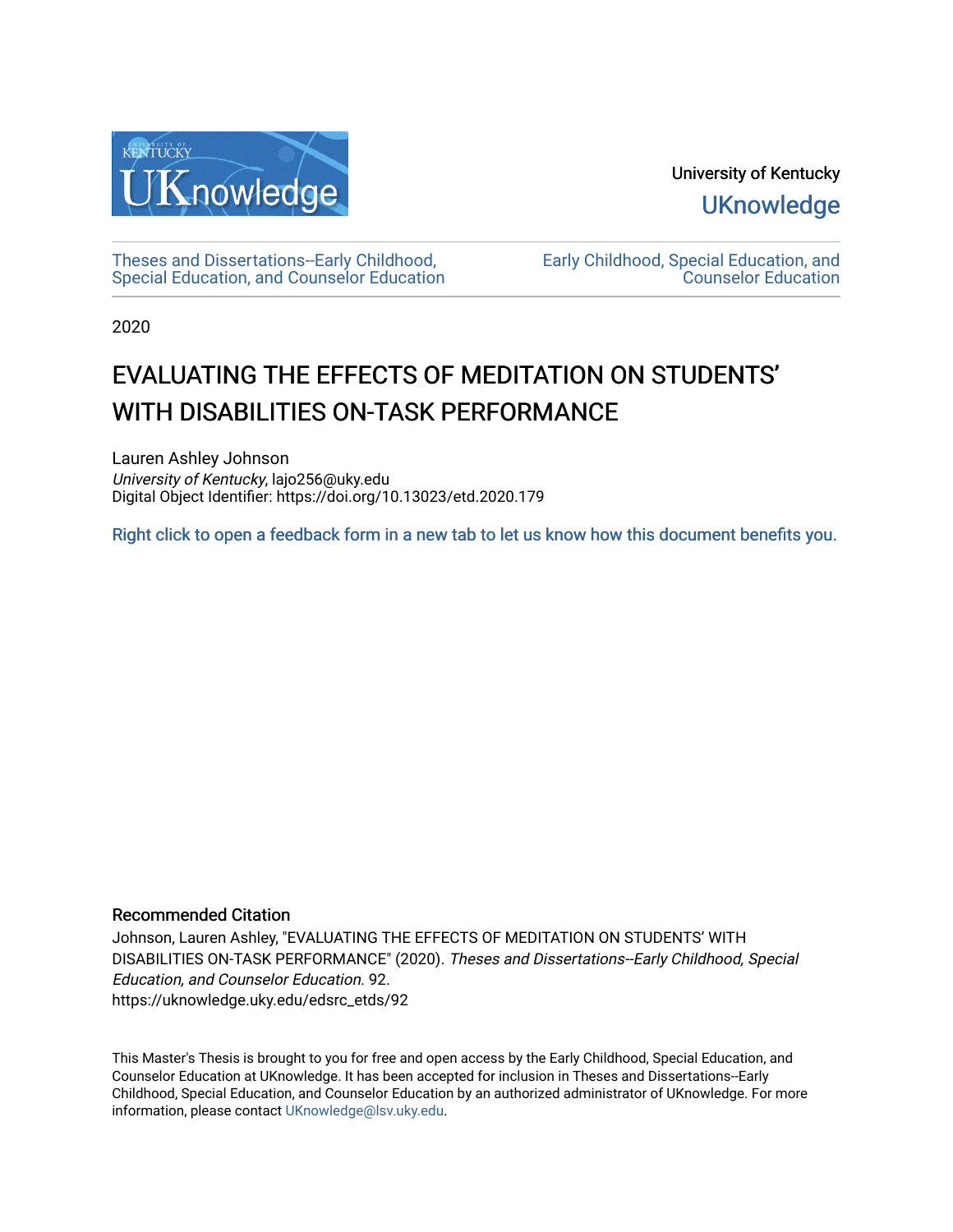# STUDENT AGREEMENT:

I represent that my thesis or dissertation and abstract are my original work. Proper attribution has been given to all outside sources. I understand that I am solely responsible for obtaining any needed copyright permissions. I have obtained needed written permission statement(s) from the owner(s) of each third-party copyrighted matter to be included in my work, allowing electronic distribution (if such use is not permitted by the fair use doctrine) which will be submitted to UKnowledge as Additional File.

I hereby grant to The University of Kentucky and its agents the irrevocable, non-exclusive, and royalty-free license to archive and make accessible my work in whole or in part in all forms of media, now or hereafter known. I agree that the document mentioned above may be made available immediately for worldwide access unless an embargo applies.

I retain all other ownership rights to the copyright of my work. I also retain the right to use in future works (such as articles or books) all or part of my work. I understand that I am free to register the copyright to my work.

# REVIEW, APPROVAL AND ACCEPTANCE

The document mentioned above has been reviewed and accepted by the student's advisor, on behalf of the advisory committee, and by the Director of Graduate Studies (DGS), on behalf of the program; we verify that this is the final, approved version of the student's thesis including all changes required by the advisory committee. The undersigned agree to abide by the statements above.

> Lauren Ashley Johnson, Student Dr. Melinda Ault, Major Professor Dr. Melinda Ault, Director of Graduate Studies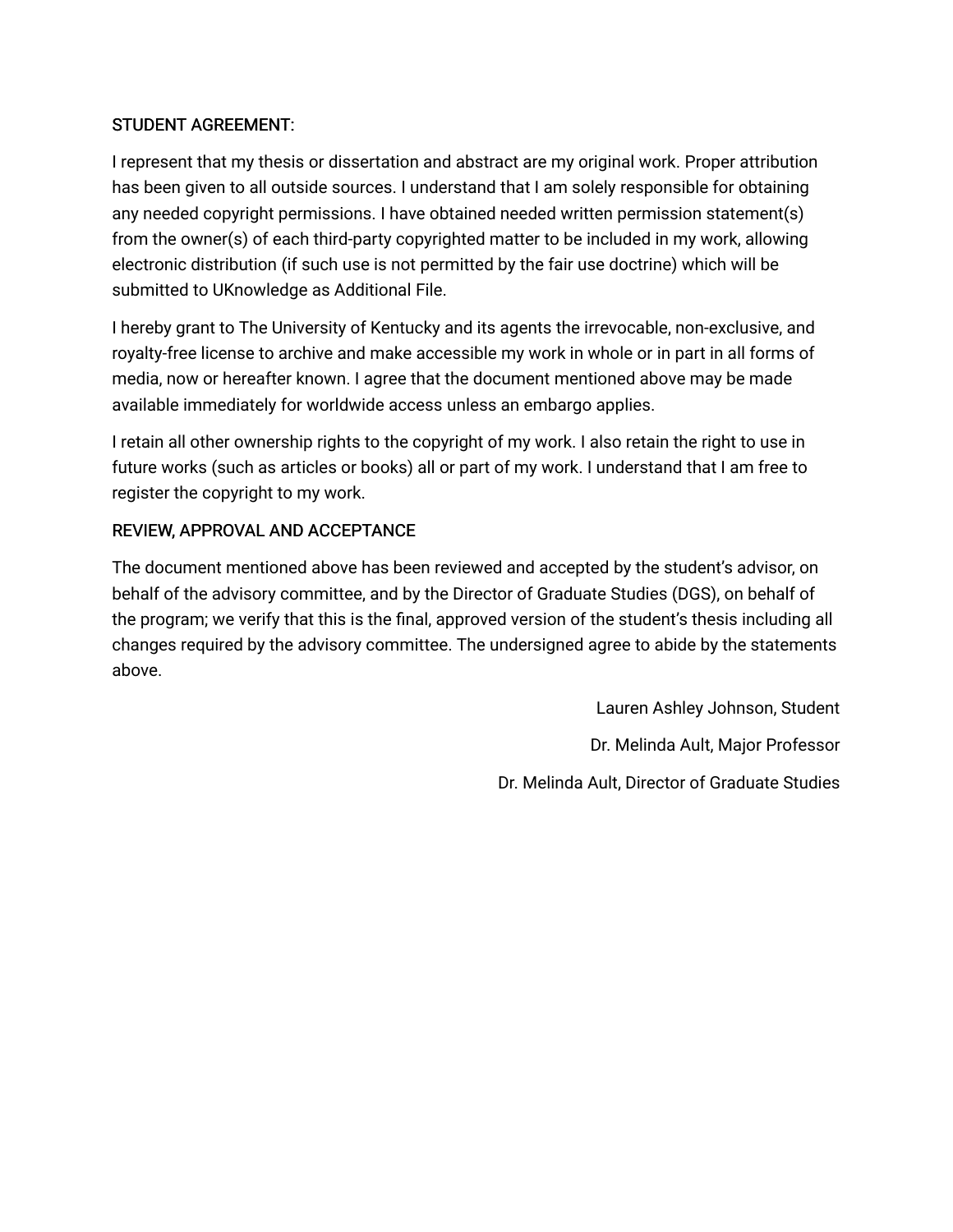# EVALUATING THE EFFECTS OF MEDITATION ON STUDENTS' WITH DISABILITIES ON-TASK PERFORMANCE

### THESIS

A thesis submitted in partial fulfillment of the requirements for the degree of Master of Applied Behavior Analysis in the College of Education at the University of Kentucky

By

Lauren Ashley Johnson

Lexington, Kentucky

Co- Directors: Dr. Melinda Ault, Professor of Special Education

and Dr. Kera Ackerman, Professor of Special Education

Lexington, Kentucky

2020

Copyright © Lauren Ashley Johnson 2020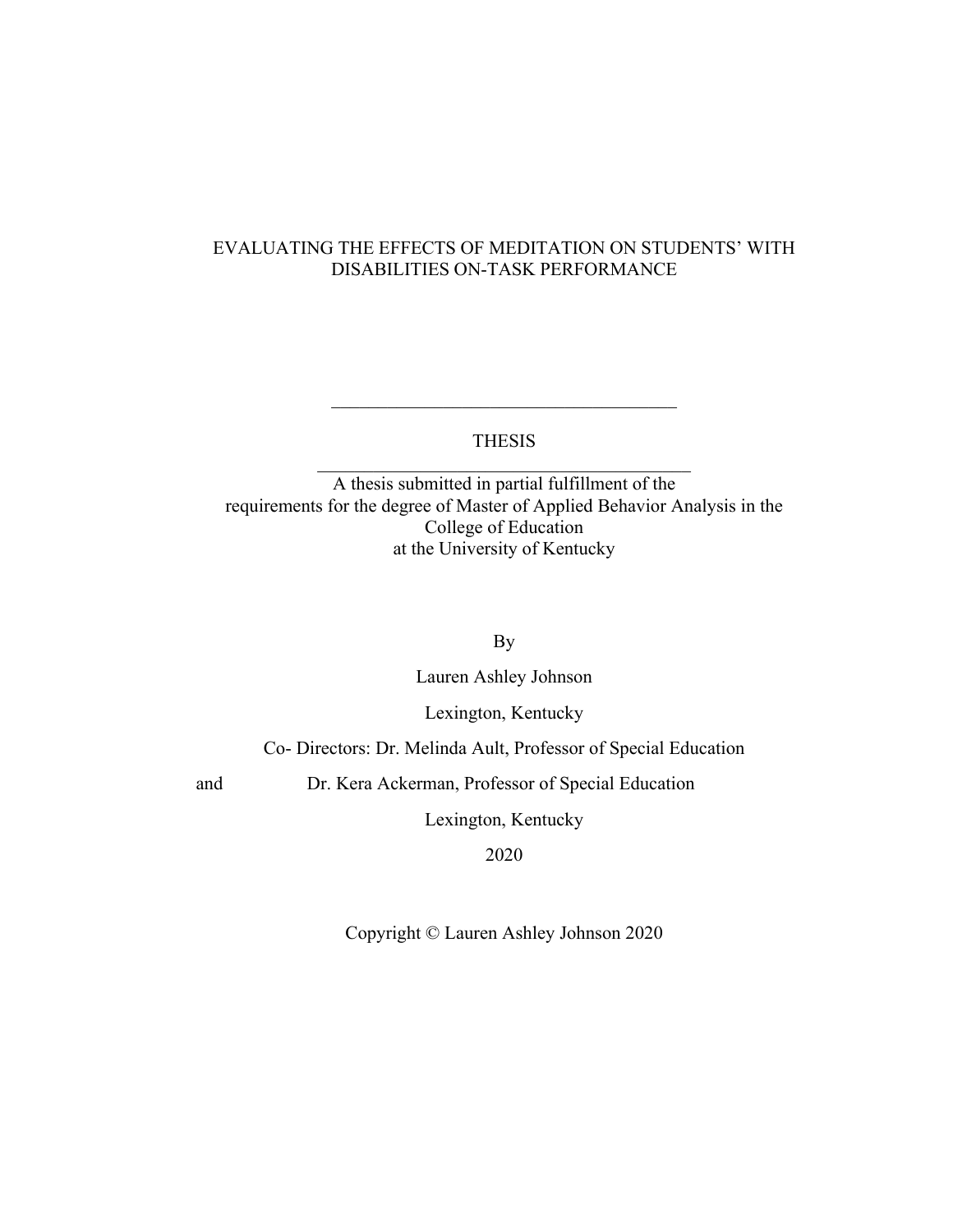### ABSTRACT OF THESIS

### EVALUATING THE EFFECTS OF MEDITATION ON STUDENTS' WITH DISABILITIES ON-TASK PERFORMANCE

This document will address the following prompts: (a) compare and contrast A-B-A-B designs and multiple probe designs for their applications to research questions, respective strengths and weaknesses, and threats to internal validity, (b) evaluate Wilson and Dixon (2010) for rigor, risk of bias, and quality based on What Works Clearinghouse's measures, and (c) provide a rationale for the use of meditation with students with disabilities and outline procedures a practitioner could follow to implement meditation with a student with behavioral challenges.

KEYWORDS: Single-case design, Withdrawal Design, Multiple Probe Design, What Works Clearinghouse, Meditation

> Lauren Ashley Johnson *(Name of Student)*

> > 05/05/2020

Date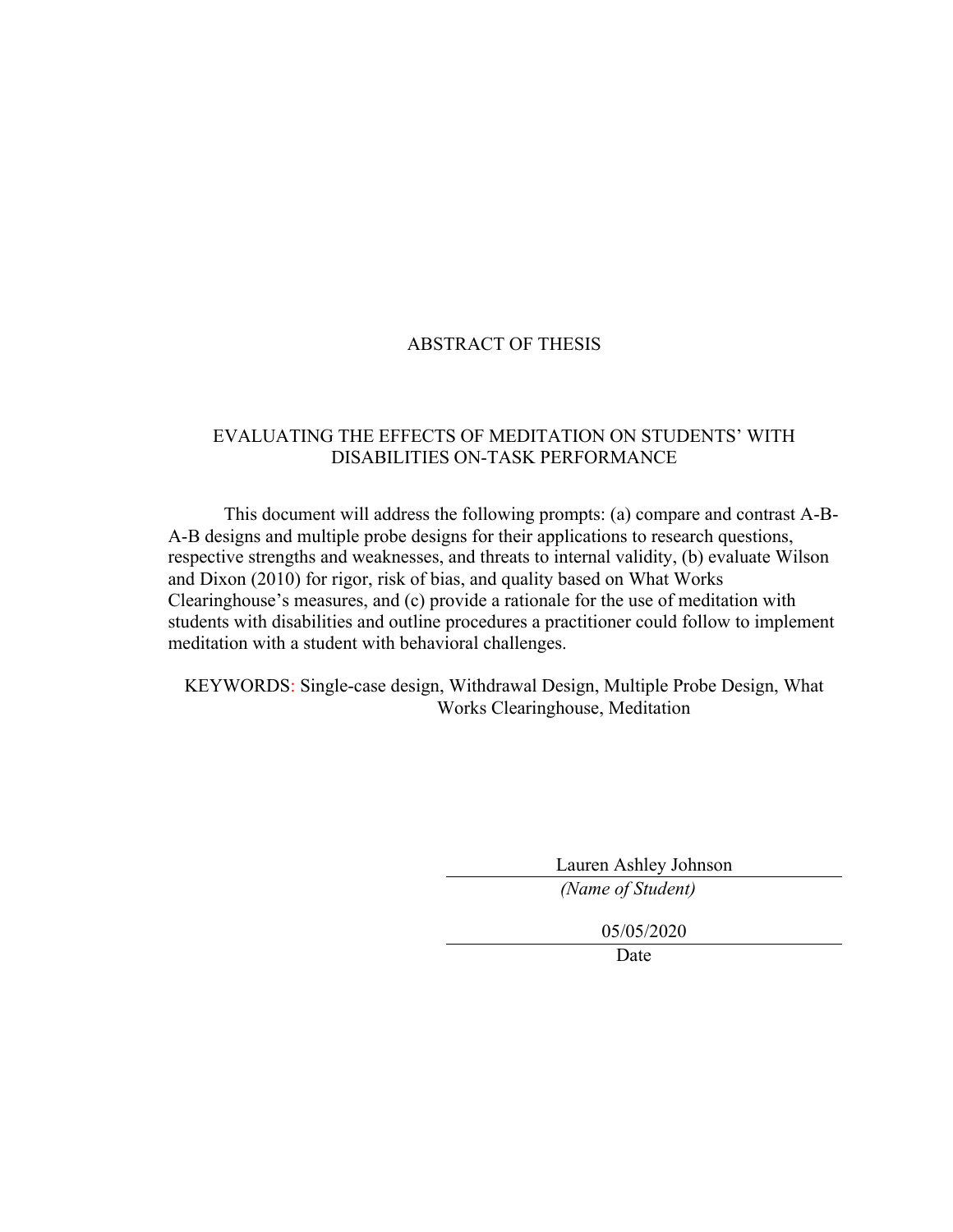# EVALUATING THE EFFECTS OF MEDITATION ON STUDENTS' WITH DISABILITIES ON-TASK PERFORMANCE

By Lauren Ashley Johnson

Dr. Melinda Ault

Co-Director of Thesis

Dr. Kera Ackerman Co-Director of Thesis

Dr. Melinda Ault Director of Graduate Studies

05/05/2020

Date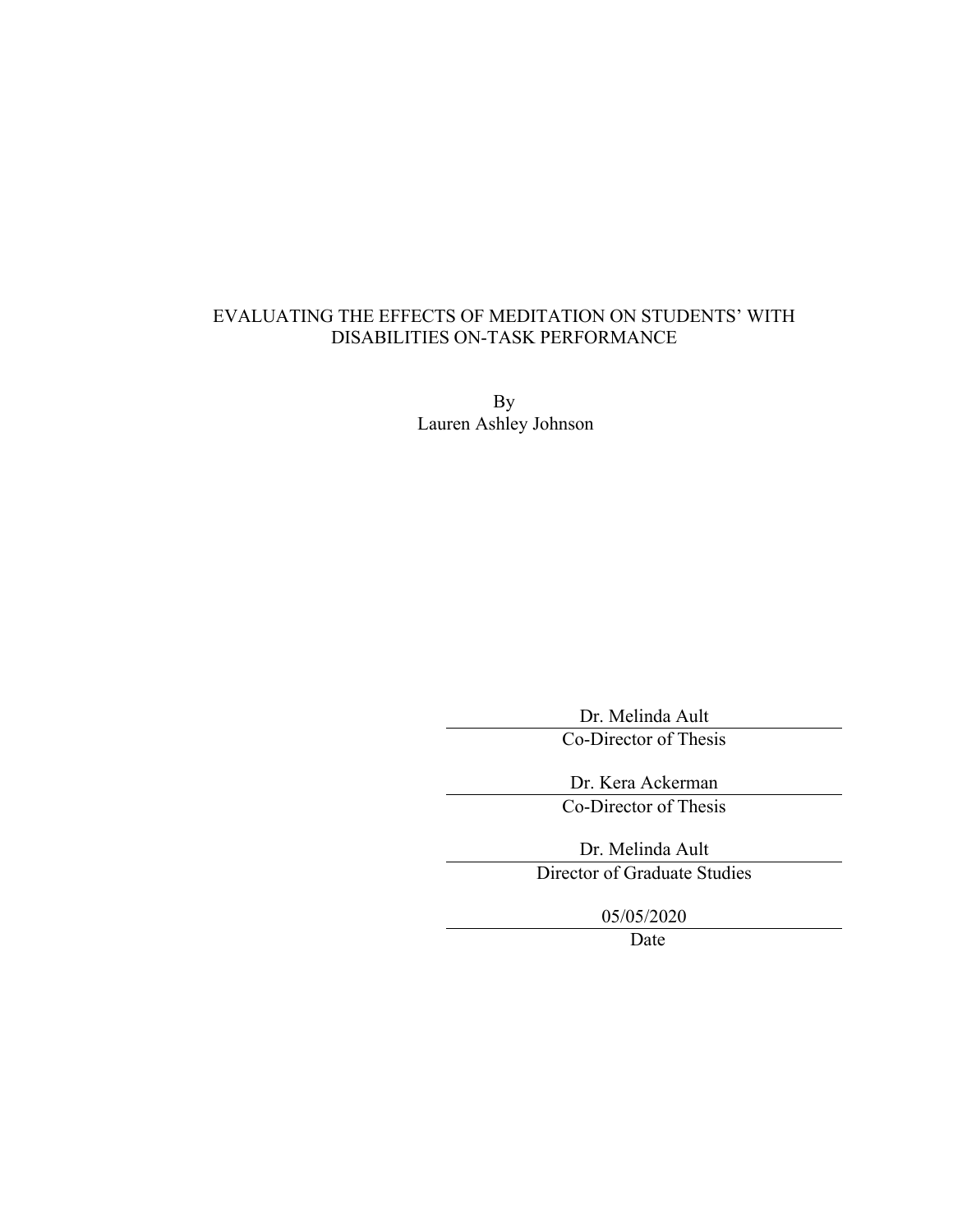# TABLE OF CONTENTS

| APPENDIX 1. EXAMPLE DATA SHEET FOR MEASURING RATE  16        |
|--------------------------------------------------------------|
| APPENDIX 2. VISUAL ANALYSIS FOR THERAPEUTIC TREND  17        |
| APPENDIX 3. VISUAL ANALYSIS FOR CONTRA-THERAPEUTIC TREND  18 |
|                                                              |
|                                                              |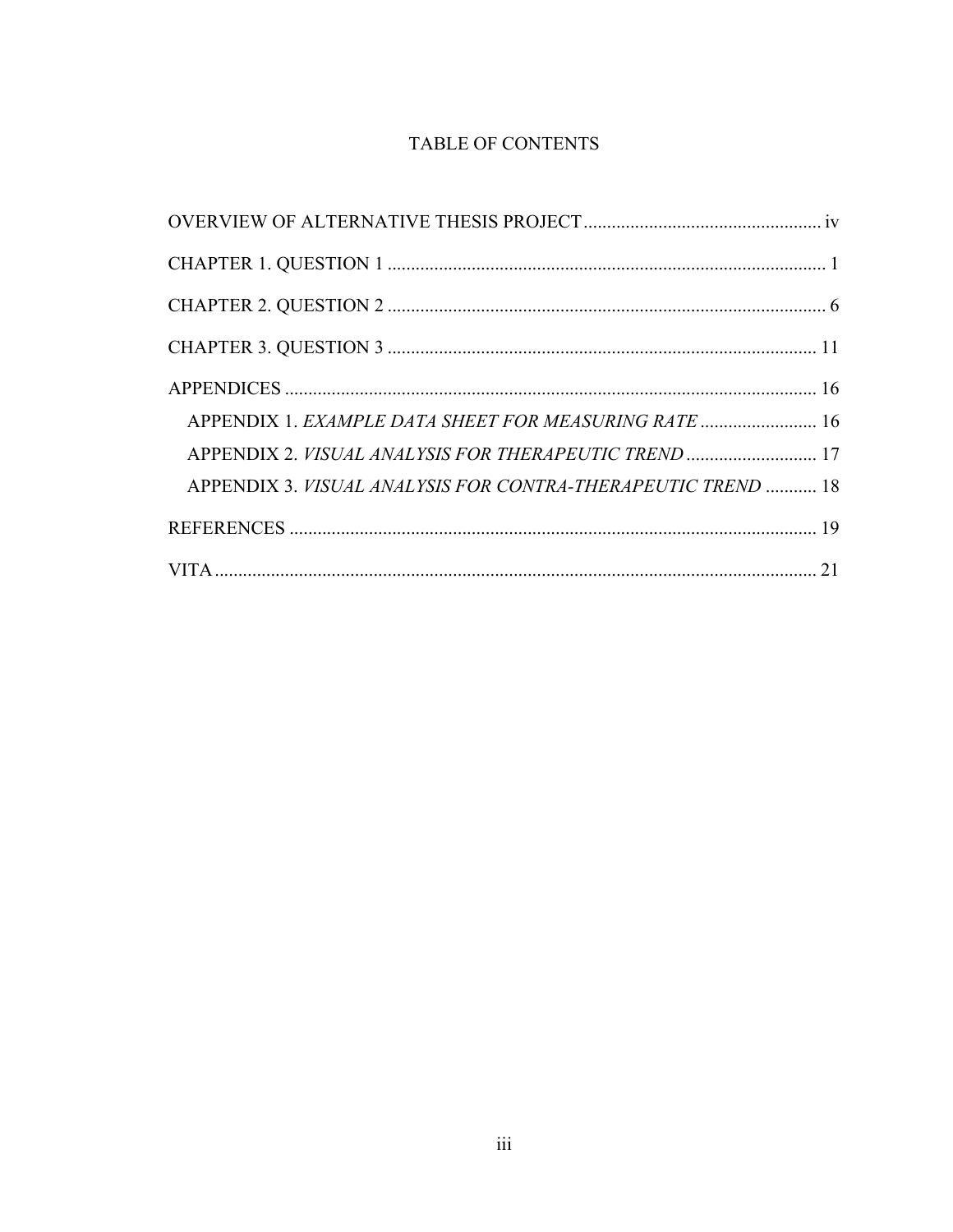#### **Overview of Alternative Thesis Project**

During the Spring 2020 semester, students within the applied behavior analysis program were conducting applied thesis projects within typical contexts as part of their fulfillment of the requirements of a master's degree program. Due to the coronavirus disease 2019 (COVID-19), public schools and related facilities closed with no plans to reopen within the time frame to allow for graduation for students in the last semester of their graduate program. Students were allowed to complete an alternative thesis assignment in the form of responding to writing prompts followed by an oral defense of the written products, along with questions related to their field of study. The following outline and written prompts were assigned as an alternative to an applied thesis project:

#### *Alternate Thesis Project*

#### *Spring 2020*

*The deadline for submitting responses is April 6. Responses should be emailed to all members of your committee. You will complete an oral defense on the date that you have already scheduled, and you will answer questions about your written questions, as well as answer questions from any content that you have learned during your Master's program.*

1. You will write a paper comparing and contrasting (a) a multiple-probe design and (b) an ABAB design. This should include, but not limited to the types of research questions that can be used with the designs, how internal validity is established and strength of the internal validity, threats to internal validity, advantages and limitations of each, and external validity.

iv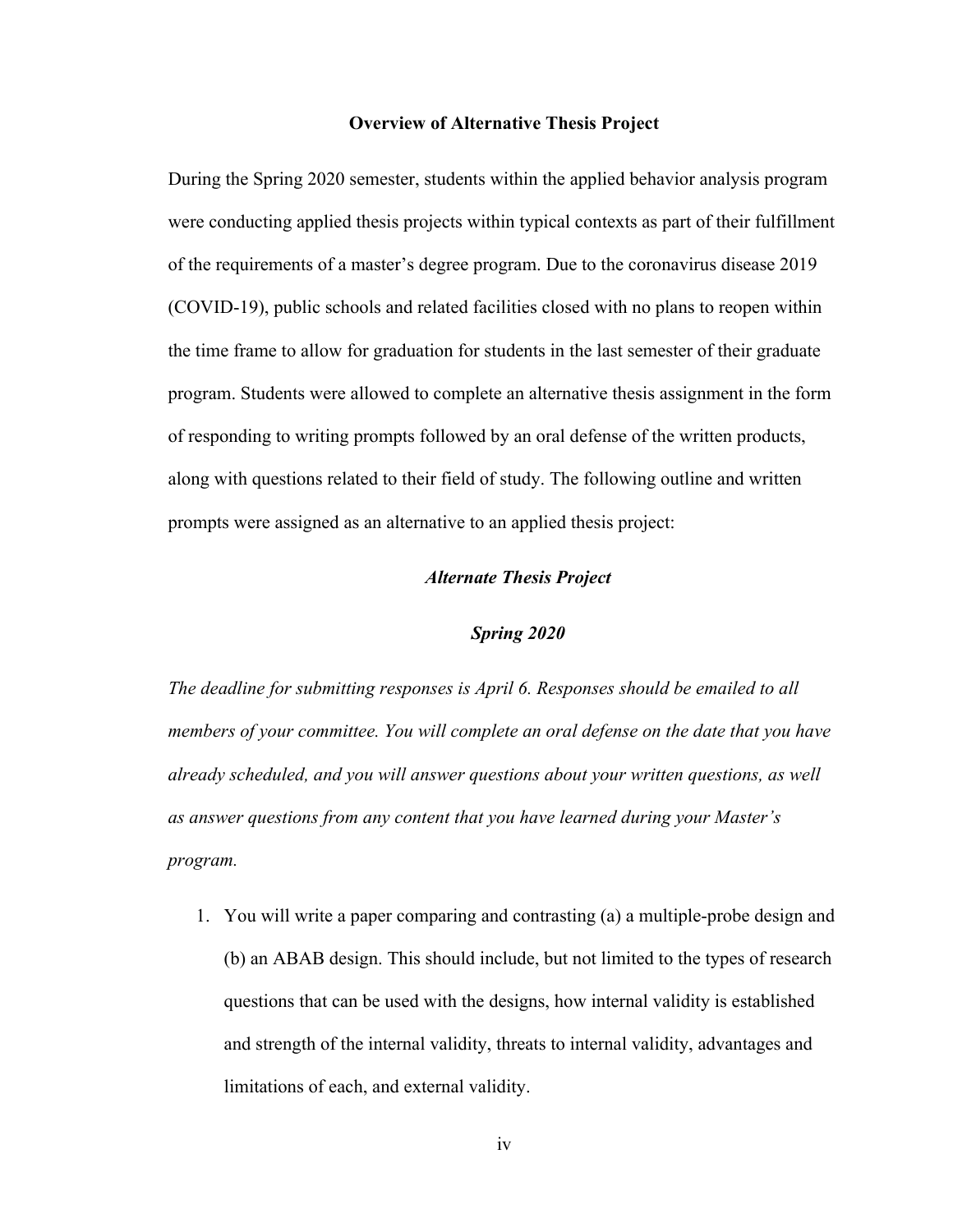- 2. Given the article [Wilson, A. N., & Dixon, M. R. (2010). A mindfulness approach to improving classroom attention. *Journal of Behavioral Health and Medicine*, *1*(2), 137–142.], use the form attached (i.e., Rating Studies and Notes to Consider) to analyze the rigor, quality, and potential bias of the article and write a summary of what you found.
- 3. You will write an article, *designed for a practitioner*, about the independent variable (i.e., meditation) you chose for your original thesis including a rationale for why this IV is important, how to implement the IV, an application vignette or scenario, and supporting references.

*Each response must be 4 double-spaced pages and adhere to APA 6th edition guidelines and include references (this section does not count toward page requirements). When reviewing and editing your work, make sure your responses are analytical, technical, and your own original ideas/work (plagiarism is not worth failing;*

*https://apastyle.apa.org/style-grammar-guidelines/citations/plagiarism).*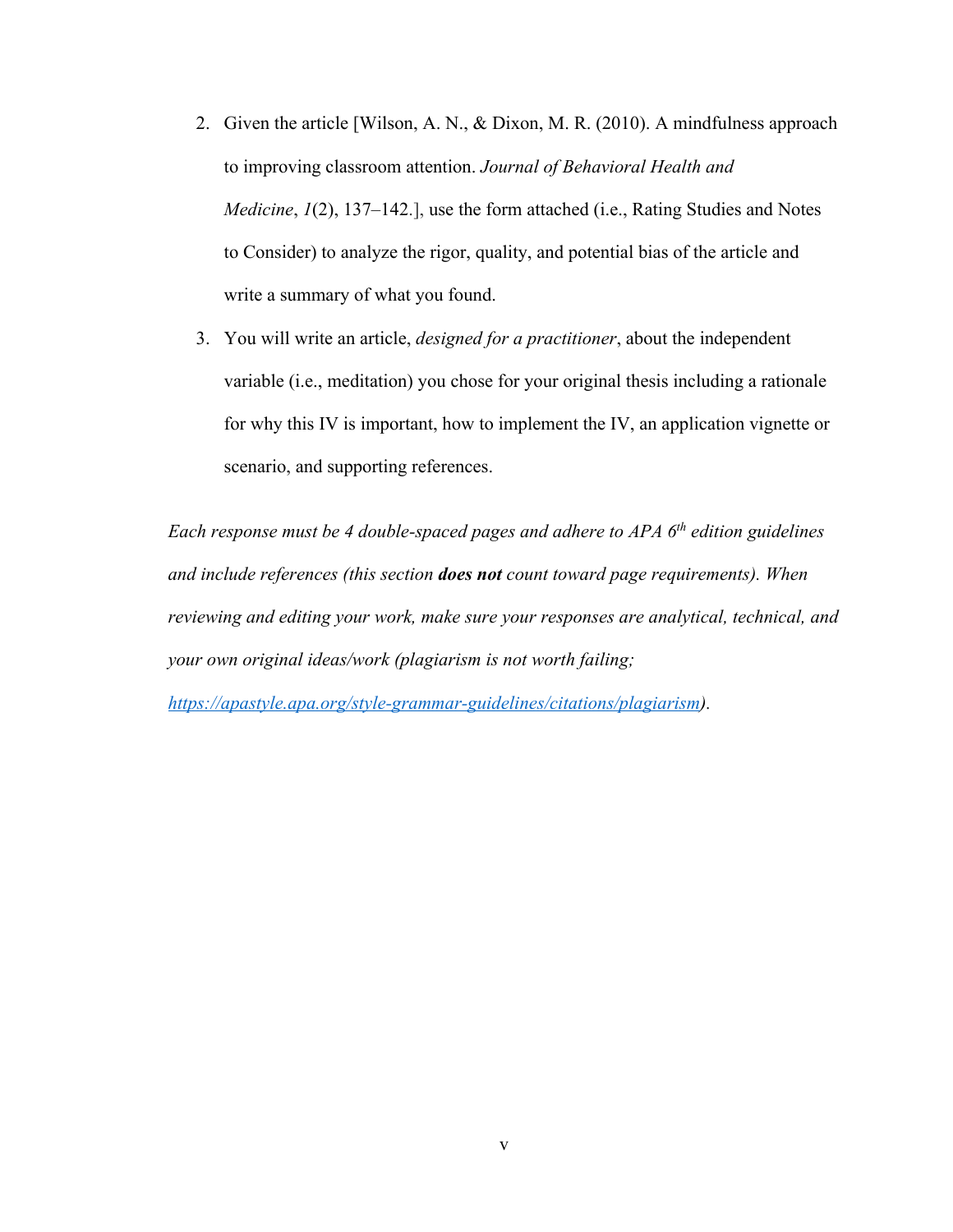#### CHAPTER 1. *QUESTION 1*

Single case design is a research methodology that focuses on evaluating or comparing the impact of an independent variable on a single participant or group of participants. Single case design is rooted in baseline logic, meaning that an individual participant serves as their own baseline (Ledford & Gast, 2018). Single case research is used by researchers who study populations that are difficult to capture in group design, such as those with disabilities and subcategories who may represent a smaller proportion of the population (Kratochwill et al., 2010). Features of single case design research include the following: (a) at least three demonstrations of effect to establish experimental control, (b) adequate reliability of dependent measures, (c) adequate procedural fidelity of independent variables, and (d) sufficient data to demonstrate outcomes of baseline and intervention conditions (Kratochwill et al., 2010).

Single case design typically asks a question rather than testing a certain hypothesis (e.g., is the intervention or set of interventions more effective in changing the dependent variable than baseline or "business as usual" conditions; Kratochwill et al., 2010). Across all single case designs, experimental control is established once results demonstrate a functional relation between the independent variable and change in the dependent variable– showing that change is directly tied to the independent variable and not to other factors (Ledford & Gast, 2018). Features are visually analyzed using level, trend, variability, immediacy of effect, overlap, and consistency of data patterns across similar and adjacent conditions to determine an intervention's impact (Kratochwill et al., 2010). In this paper, A-B-A-B designs and multiple probe designs will compared. More specifically, characteristics of each design, what questions these designs can address,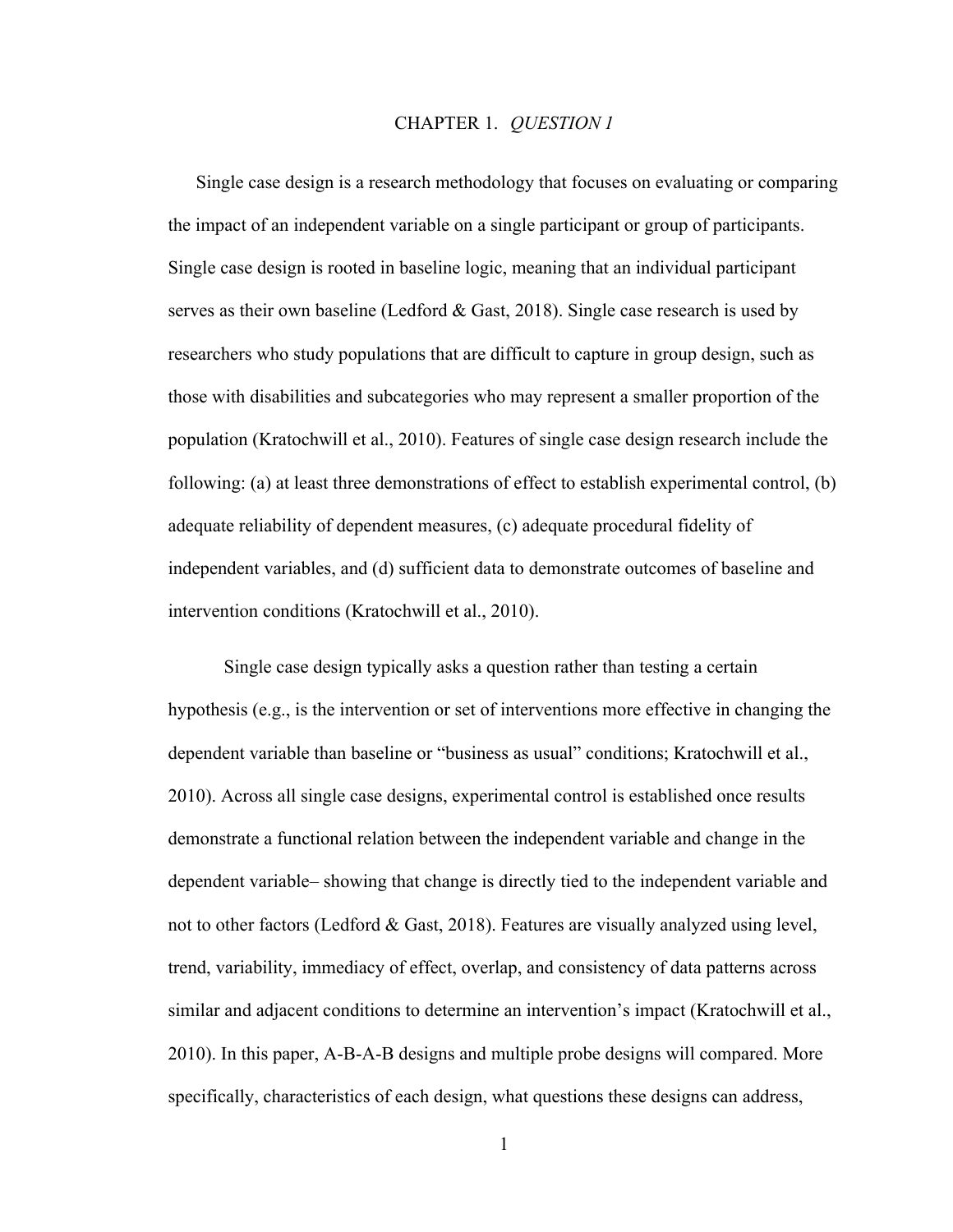strengths and weaknesses specific to each design, and threats to internal validity to consider with each design.

ABAB designs, also known as withdrawal or reversal designs, involve the systematic addition and removal of an intervention to evaluate that intervention's impact on behavior compared to baseline. It involves intra-participant replication, or replication of experimental effects across the same participant (Ledford & Gast, 2018). The primary feature of ABAB designs is the A-B paradigm (i.e., baseline condition, then intervention condition) that is repeated to allow for three demonstrations of effect across one target (Ledford & Gast, 2018). Multiple probe design is a time-lagged design in which baseline (i.e., A) and intervention (i.e., B) conditions are implemented at three points in time across multiple participants, contexts, or target behaviors (Ledford & Gast, 2018). Baseline is collected concurrently, meaning that data is collected under baseline conditions across all tiers while the independent variable is introduced sequentially in successive tiers based on a data pattern's level, trend, and/or stability (Ledford  $\&$  Gast, 2018). Multiple probe allows for intermittent data to be collected in pre-intervention conditions for all behaviors, participants, or contexts prior to introducing the independent variable (Ledford & Gast, 2018).

ABAB designs can be used to answer demonstration questions (i.e., demonstrate the effectiveness of an intervention on a certain behavior with a certain population) for reversible behaviors, or behaviors whose change is contingent to environmental arrangements being in place (e.g., evaluating a visual schedules impact on challenging behavior; Ledford & Gast, 2018). Multiple probe designs can be used to answer demonstration questions across both reversible and non-reversible behaviors (e.g.,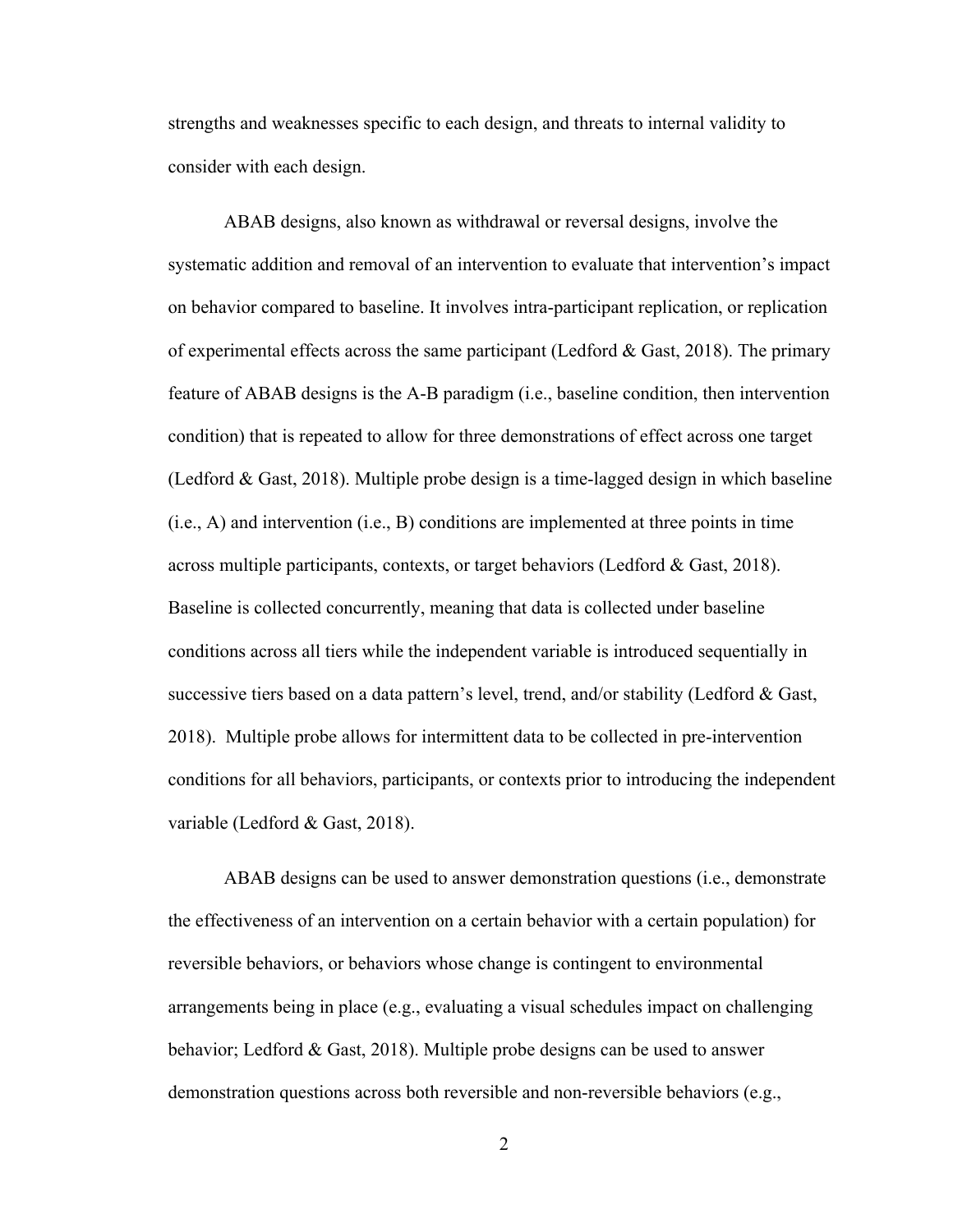number and letter identification; Ledford & Gast, 2018). Multiple probe designs have high utilization in applied settings, such as clinics and schools (Ledford & Gast, 2018).

When selecting a design to present their results, researchers should compare the strengths offered by each design (e.g., flexibility with data collection, effectiveness of the design to demonstrate a functional relation). A-B-A-B designs are easy for those who don't have a background in single case to visually analyze, making this design more public and practitioner-friendly. A-B-A-B designs allow for three demonstrations of effect using one target behavior and one participant (Ledford  $&$  Gast, 2018). This minimizes planning the researcher would have to perform prior to initiating the study. Lastly, this design allows for flexibility for the researcher to extend the design to compare multiple interventions (i.e., multi-treatment design; A-B-C-B-C; Ledford  $\&$ Gast, 2018). This is beneficial if the intervention is ineffective and the researcher chooses to change independent variables within the study.

Multiple probe designs are suitable to answer questions for both reversible and non-reversible behaviors, meaning this design can be used to answer more questions when compared to A-B-A-B designs. Multiple probe designs end in intervention (i.e., A-B) across each participant, context, or behavior rather than requiring researchers to remove the intervention, as is the case for A-B-A-B designs (Ledford & Gast, 2018). This is beneficial if the intervention is effective is reducing a challenging behavior that it would be non-preferred or potentially harmful to increase under baseline conditions (e.g., self-injurous behavior, aggressive behavior). Because of this, multiple probe designs have high utilization in applied settings (e.g., clinics, schools, Ledford & Gast, 2018). Furthermore, multiple probe designs allow for intermittent data collection during baseline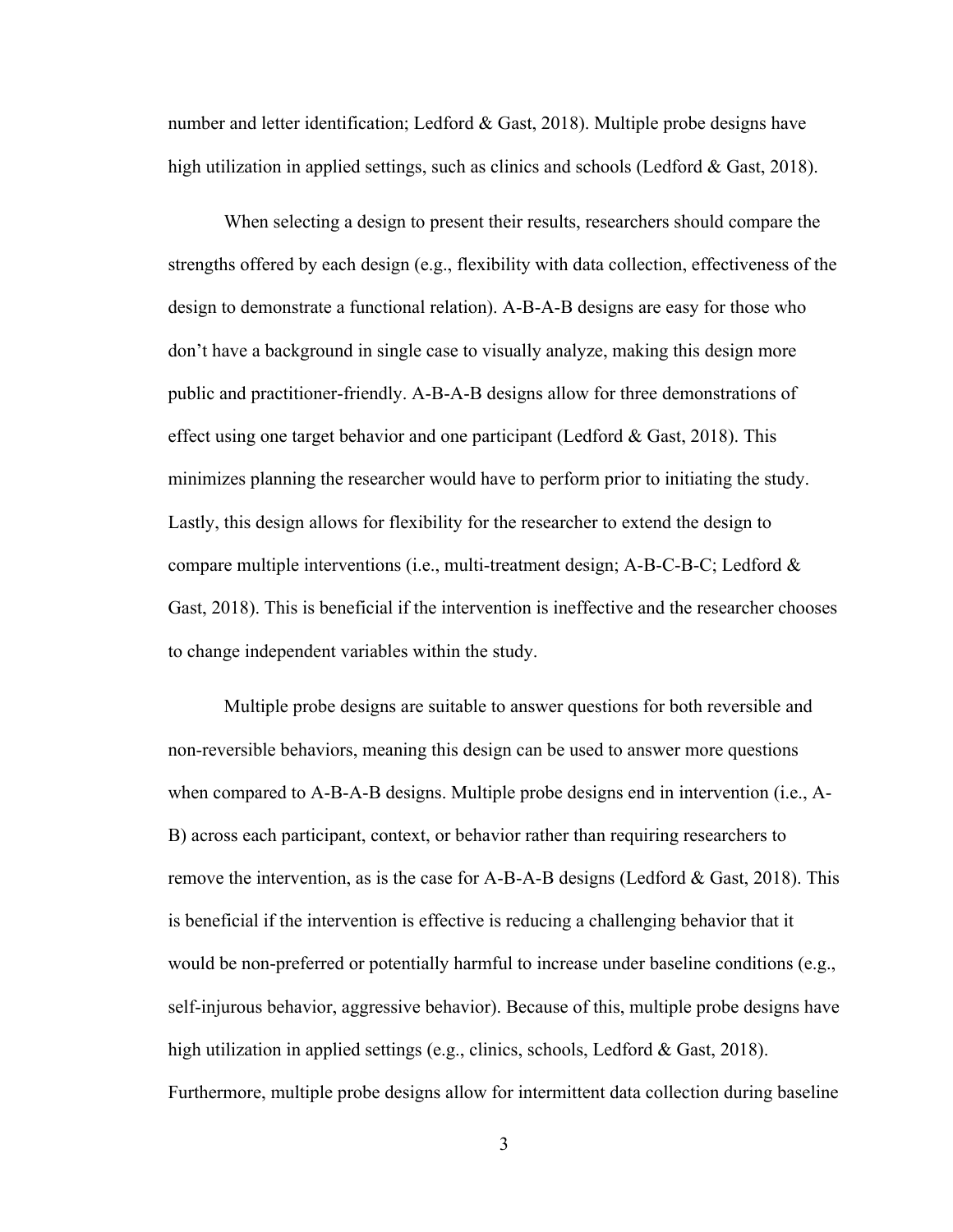conditions, requiring less effort and planning from the researcher prior to intervention conditions (Ledford & Gast, 2018).

Researchers should also consider the limitations associated with each design. A-B-A-B designs are applicable to behavior that is reversible, limiting its use across various targets (Ledford & Gast, 2018). This design is also susceptible to cyclical variation (i.e., data patterns caused by an unplanned factor not related to the intervention; Ledford & Gast, 2018). Though this design ends in intervention, researchers should consider the ethical complications that come as a result of withdrawing a possibly effective intervention. As discussed before, this becomes especially imperative in cases where the study focuses on decreasing dangerous behavior.

Although intermittent data collection requires less effort from the researcher, it limits the researcher's ability to identify threats to experimental control (Ledford & Gast, 2018). More specifically, multiple probe designs are at risk for the following threats: maturation, history, testing, and attrition (Ledford & Gast, 2018). Researchers should also weigh the limitations in selecting whether to measure across behaviors, participants, or contexts. For instance, multiple probe across participants is designed to stagnate which participant receives treatment, leaving the participant in the final tier without treatment for an extended period of time (Ledford & Gast, 2018). However, multiple probe across behaviors could be at risk for behavioral covariation if the behaviors selected to study are not independent and functionally similar (Ledford & Gast, 2018).

Single case designs are vulnerable to threats to internal validity that weaken experimental control. Replication and randomization in single case design help address threats to internal validity (Kratochwill et al., 2010). Ledford and Gast (2018) outlined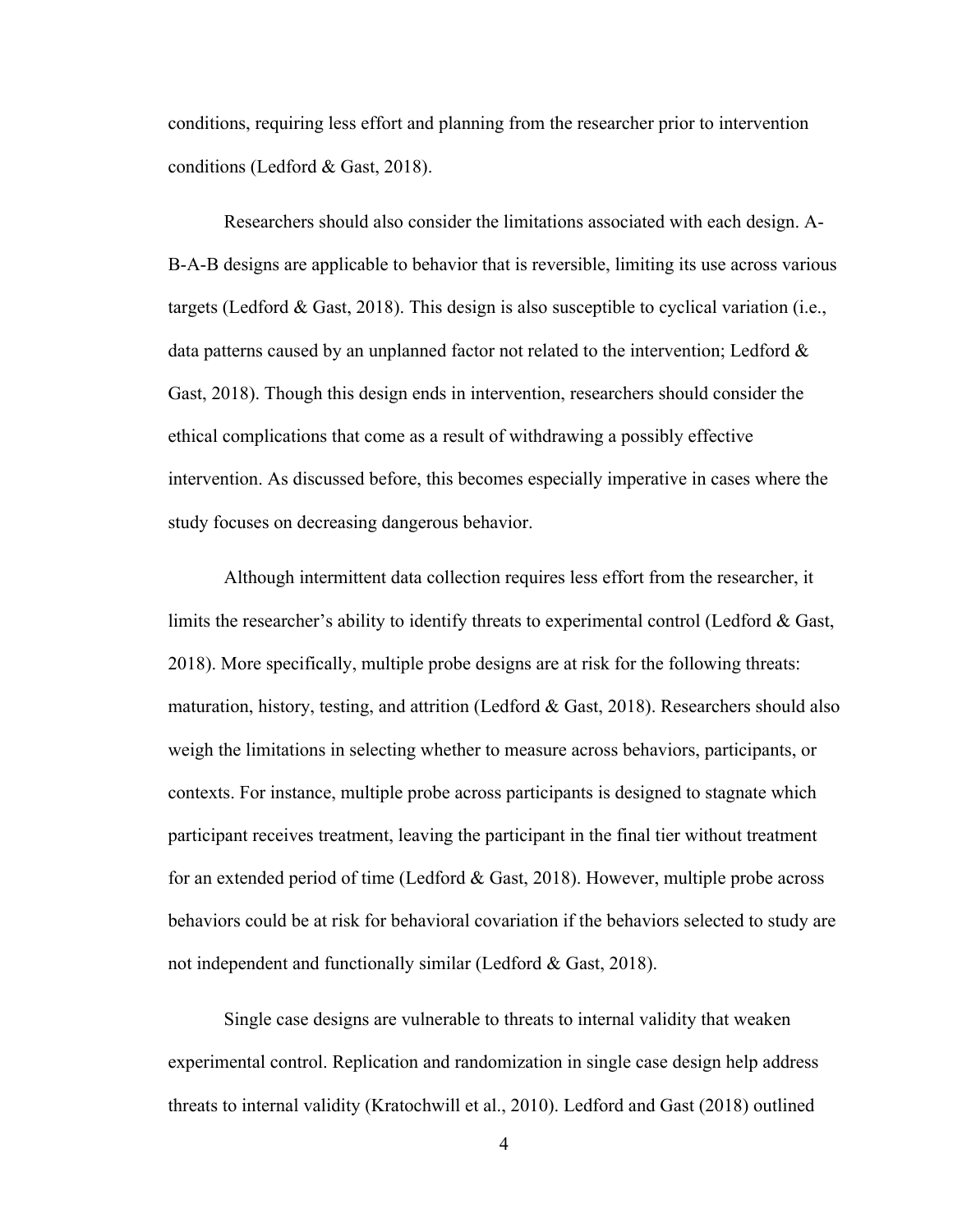the following threats to experimental control detrimental to both designs: maturation (i.e., changes in behavior that occur due to time), instrumentation (i.e., challenges with measurement system), procedural infidelity (i.e., "lack of adherence to condition protocols" (p. 21), attrition (i.e., loss of participants), history effects (i.e., events that occur throughout the study that were not related to procedures), and multi-treatment interference (i.e., outcomes are altered by multiple interventions). A-B-A-B designs are also vulnerable to testing effects (i.e., repeated testing measures result in the participant learning the desired skill).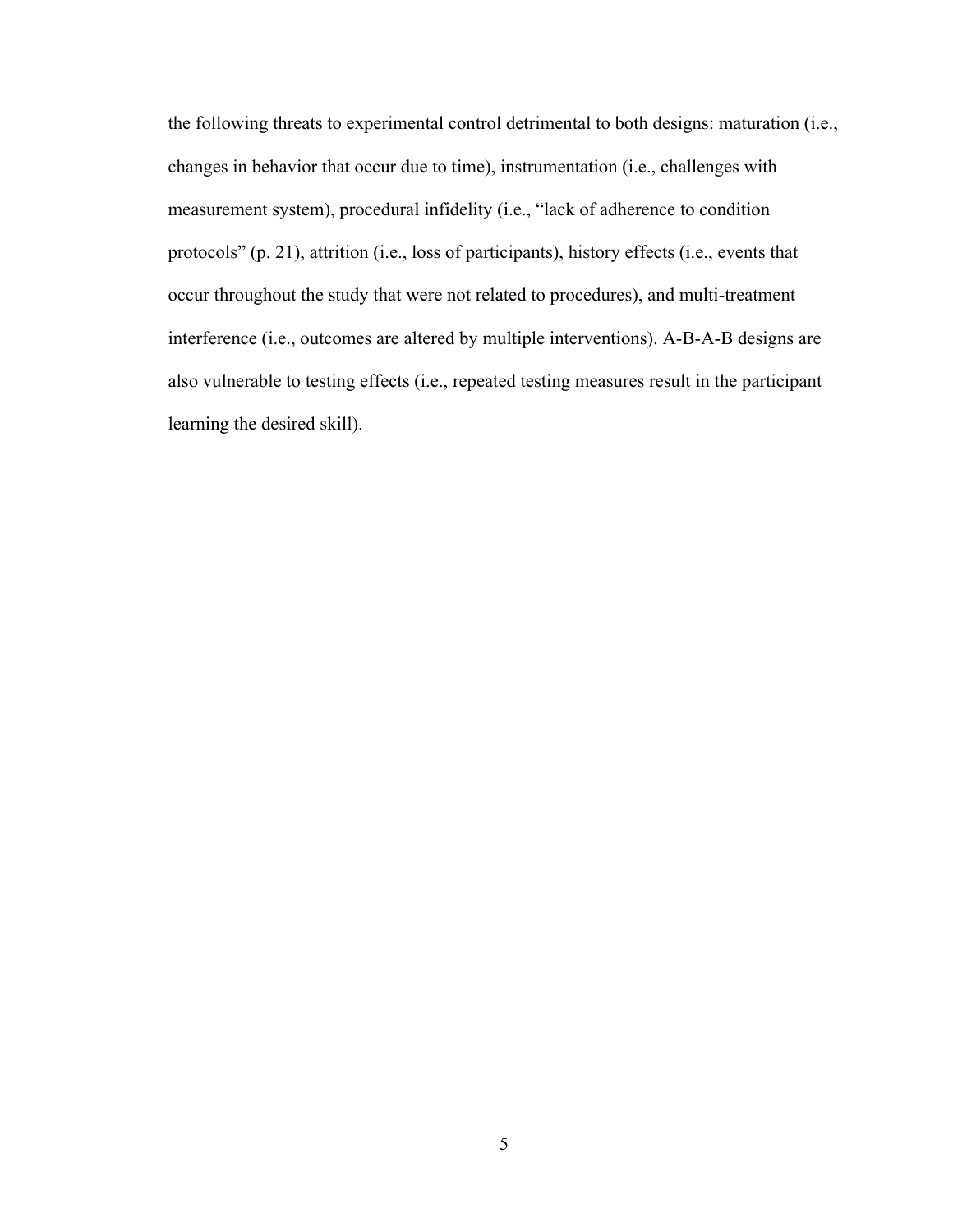#### CHAPTER 2. *QUESTION 2*

When evaluating research, readers should extend their interest not only to the outcomes of a study but also efforts to increase rigor and ensure results of a study are a result of the intervention being analyzed rather than unplanned factors (Ledford & Gast, 2018). Risk of bias (i.e., could methodological decisions lead to potential overestimation of the outcome), rigor (i.e., did researchers plan for and implement procedures in ways to decrease potential biases and increase confidence in the study's outcomes), and quality (i.e., did the study include components that add to its generality to the setting the research is intended for) are such factors to be considered when analyzing a study to ensure procedures have been implemented to reduce threats to internal validity (Ledford & Gast, 2018). What Works Clearinghouse (WWC) provides a list of questions that are designed to assist the reader in determining if a study meets standards, meets standards with reservations, or does not meet standards (Kratochwill et al., 2010).

Wilson and Dixon (2010) evaluated the impact of mindfulness exercises on attending behavior for second and third grade students. Authors used an ABA design to evaluate if attending behaviors would increase across 12 participants (i.e., mean age 8 years-old) under conditions in which mindfulness exercises were provided (e.g., silent game, breathing exercises, noticing self, and mindful eating). The authors defined attending as when students were "engaged in what was occurring at that particular moment in the classroom" (Wilson & Dixon, 2020, p. 138) and offered the following examples: students directed their attention toward the teacher or a student when they are talking, and engaging in classroom activities (e.g., looking at or completing a worksheet), and following instructions.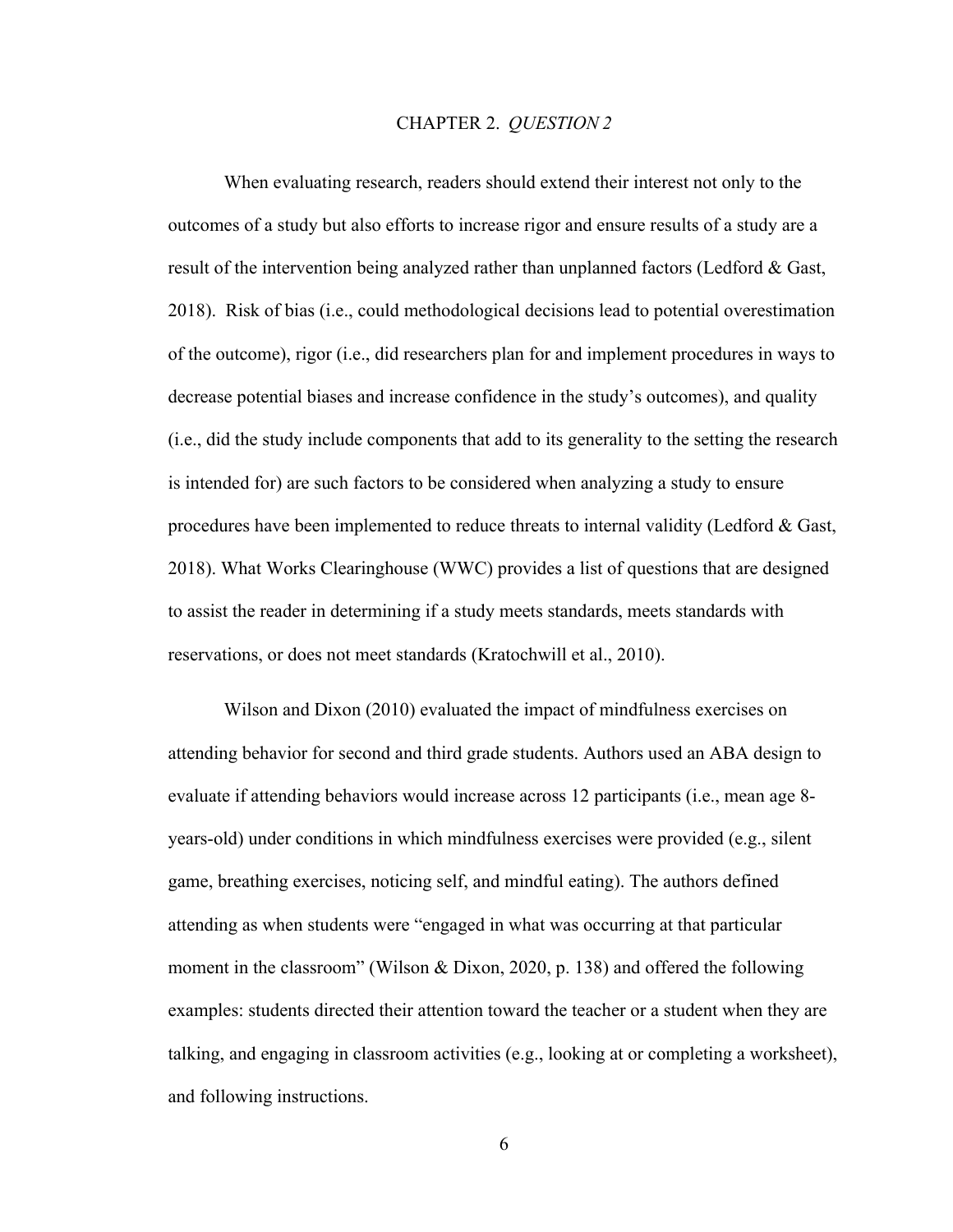Authors collected data on attending behaviors across all conditions (i.e., baseline and intervention). Under baseline conditions, no intervention or modification was made to the students' environments. Data collectors were present during the participants' instructional time for 30 min across 2 weeks. Data were collected using a momentary time sampling method that rotated between participants every 10 sec (i.e., participant one was observed for 10 sec, then participant 2, etc.). Participants were observed in the same order: females were observed first, followed by male participants. During intervention conditions, various mindfulness practices were implemented for 15 min prior to observation. These practices included: (a) Silent Game (i.e., students follow rules that include mindful behaviors such as sitting still and having eyes closed; students were awarded Hershey kisses for following rules), breathing exercises (i.e., students told to focus on their breathing), (b) Silent Game 2 (i.e., rules from Silent Game were embedded into breathing exercises), (c) Noticing Self exercise (i.e., students were asked to explore body sensations through statements such as "see if you can notice your body as you sit in your chair"; p. 140), and (d) Mindful Eating (i.e., students as a group ate a mandarin and discussed the textures, smells, and tastes that accompanied the experience). Following these exercises, students were observed for 30 min in the same arrangement as discussed before. Authors allowed for 15 min between the end of the mindfulness exercises and the beginning of the observation period to reduce reactivity among students.

Rigor is determined by factors such as whether the independent variable was systematically implemented and whether measures were collected for inter-observer agreement and procedural fidelity. Authors, based on descriptions provided in the article, did systematically manipulate the independent variable (i.e., mindfulness activities)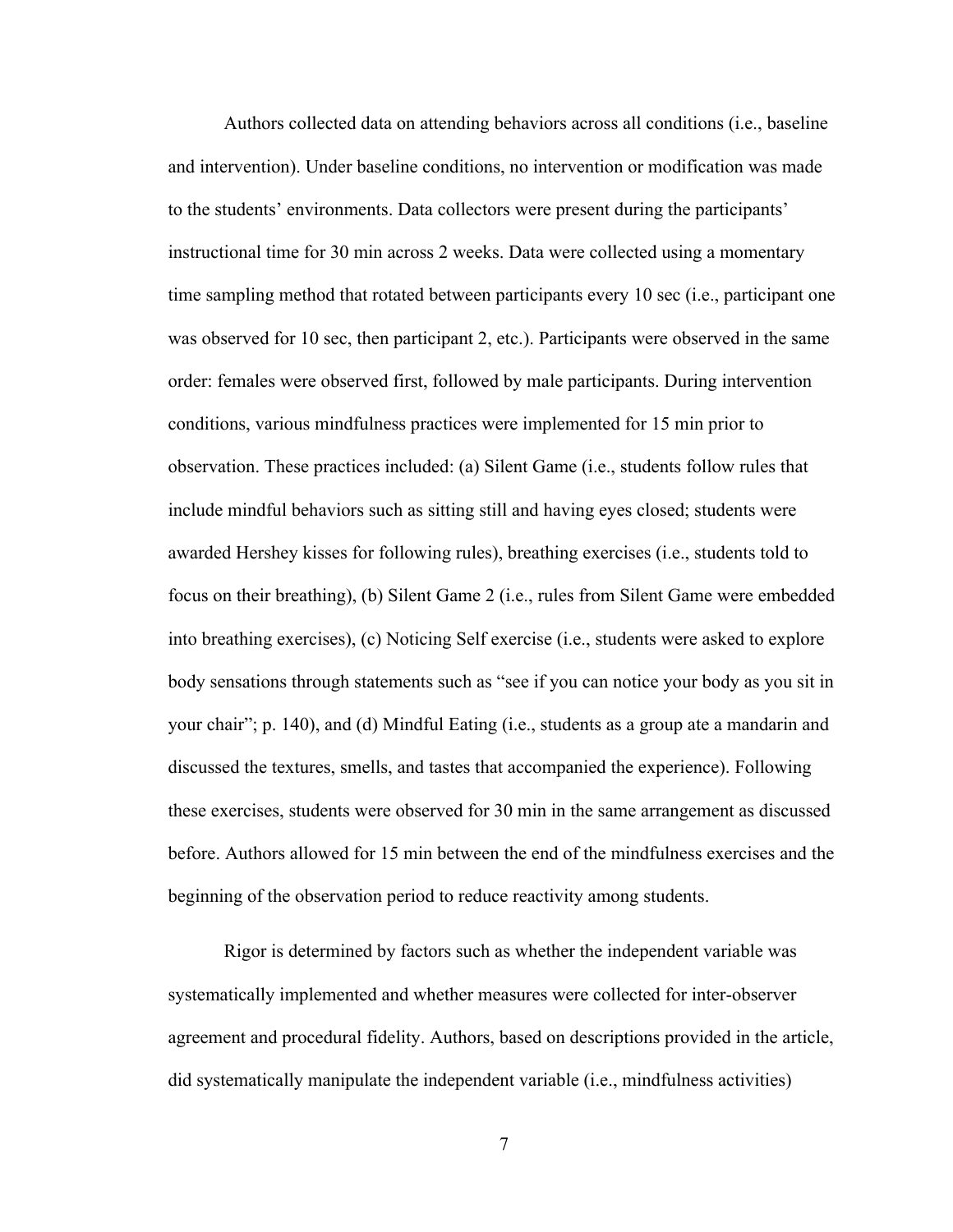across condition changes. Authors also collected data on inter-observer agreement for 50% of sessions, with an average of 94% agreement between observers. However, authors did not collect data on procedural fidelity to ensure procedures were implemented as they were designed to be. Authors also did not allow for three to five data points in each condition (i.e., only two data points in the final baseline condition). Authors also did not provide sufficient demonstrations of effect. An ABA design does not allow readers to determine if a functional relation is present and does not determine if threats to internal validity are not present (Ledford & Gast, 2018). Based on criterion provided by WWC, Wilson and Dixon (2010) did not meet WWC standards of rigor due to failure to meet criteria for procedural fidelity, insufficient data collection across conditions, and insufficient demonstrations of effect.

In evaluating for bias and quality, readers are also directed to look at a study's randomization and whether it is appropriate for the study. Wilson and Dixon (2010) did not explicitly randomize procedures when appropriate (e.g., randomizing the start time for intervention, randomizing the days of the week in which data were collected). Authors, when observing participant behaviors, also did not randomize the order in which participant's behaviors were observed and collected. By beginning and ending with the same student each time, readers are unsure if cyclical variability (i.e., repeated and predictable patterns in data) or sequencing effects have some impact on participant's outcomes, weakening the findings at the end of the article. Authors also did not explicitly provide any form of blind assessors or data collectors in this study. These characteristics rate authors to have high risk of bias for both randomization and blinding.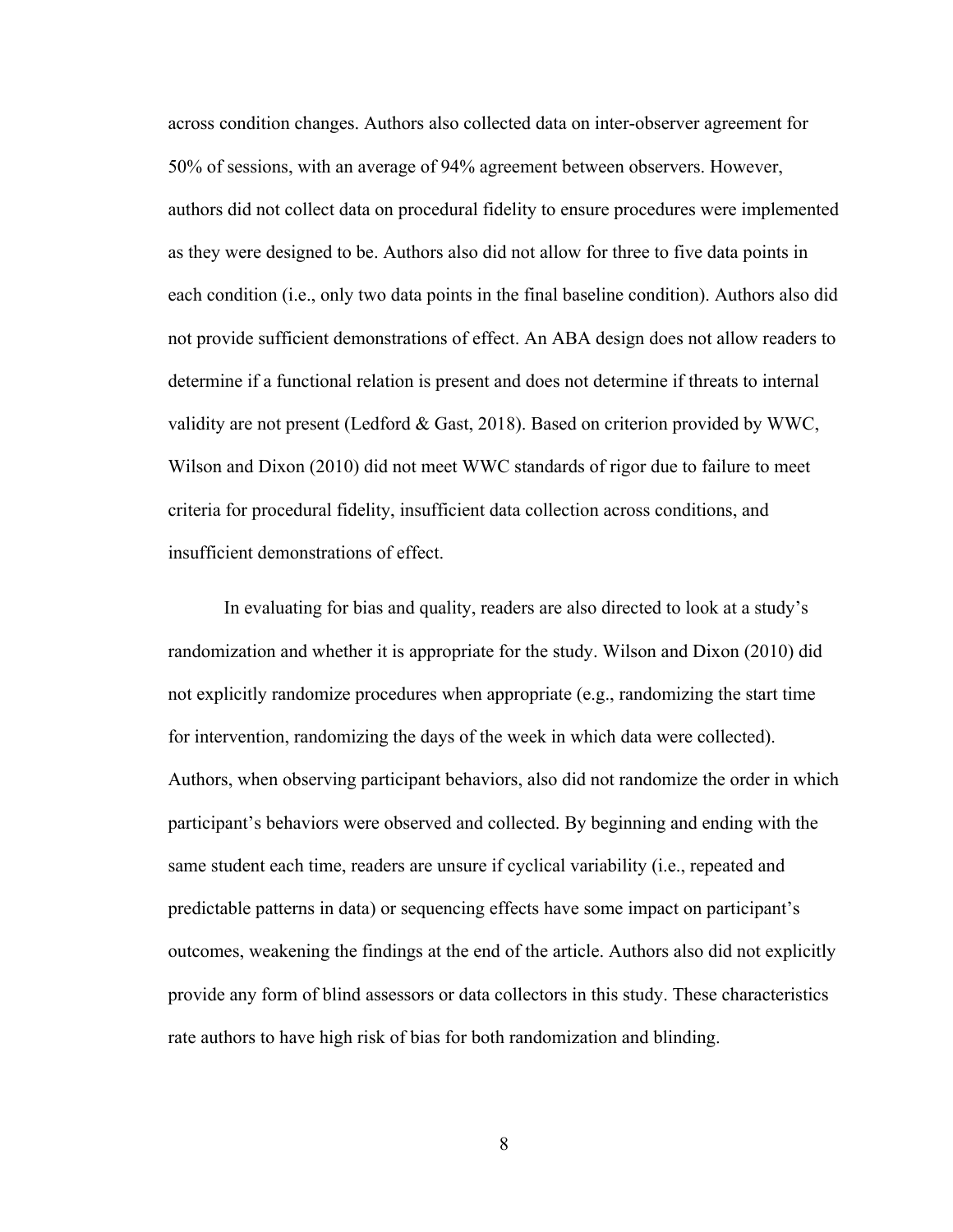When looking at quality measures, readers are to look for characteristics that indicate applicability of procedures (e.g., generalizing procedures to new environments, measuring social validity; Ledford & Gast, 2018). When looking for ecological validity, readers should determine if the study was set in an environment that is relevant to the typical context (Ledford & Gast, 2018). The Wilson and Dixon (2010) study took place in an elementary school general education classroom with students who were enrolled in that classroom. Students were observed during their typical routine during various school subjects (e.g., reading, math, science and social studies). Procedures, however, were implemented by the researcher rather than the classroom teacher, decreasing this study's ecological validity. Authors also did not provide social validity measures from relevant stakeholders to determine if the study's goals, procedures, or outcomes held approval from participants or teachers involved in the study. This information would be helpful for readers of this study to understand whether teachers felt these procedures would be beneficial or if students felt interested in continuing mindfulness practices. Authors did not extend their data collection to assess for maintenance. However, it would not be appropriate nor necessary to assess for maintenance in this study. Mindfulness exercise benefit from continuous application and practice. Therefore, if the mindfulness exercises were to be removed, it could be likely that authors would notice a decrease in attending behavior across students. Data were collected on attending behaviors across multiple areas (e.g., reading, math, science and social studies) across multiple times of the school day, allowing for a form of generalization. However, results across those individual settings and times were not provided; therefore, no measures of generalization data were provided. Authors should have provided this information as well as determined whether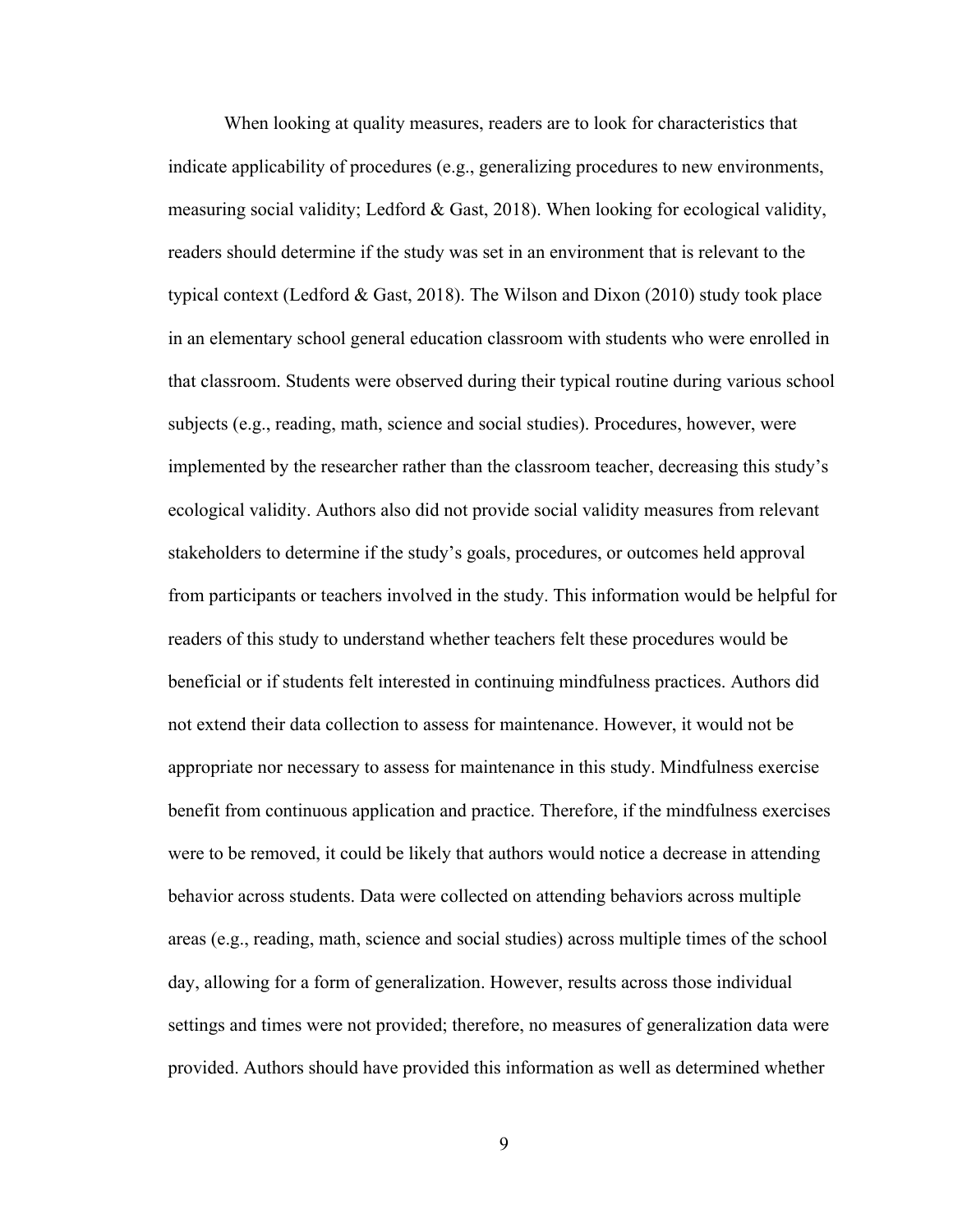outcomes are influenced by different implementors (e.g., a substitute teacher or classroom aide). Finally, participants included in this study were selected due to demonstrations of inappropriate behavior across the class, making them an appropriate choice for this study. However, no information was provided on inclusionary or exclusionary information, therefore, we are unsure of what those behaviors were as well as any details regarding what goals students had in the classroom or what supports were in place for students.

Wilson and Dixon (2010) presented an article that adds to the limited evidence base on mindfulness exercises and their utilization in addressing behavior challenges. The outcomes of this study were positive (i.e., 18% increase in attending behaviors when students practiced mindfulness exercises). However, based on WWC criterion, this study does not meet standards due to its limitations in rigor, potential bias, and lack of quality measures. Though this study does not meet standards, it provides additional literature to an area of research with little evidence: embedding mindfulness practices in classrooms of at-risk students. Future researchers should assess mindfulness' generality across a variety of settings (e.g., home, school, clinical, and vocational environments) with various implementers (e.g., parents, teachers) to add to literature on mindfulness and its implications with those with disabilities. Future research should also strive to create vigorous research that is cognizant of factors that decrease bias and increase rigor.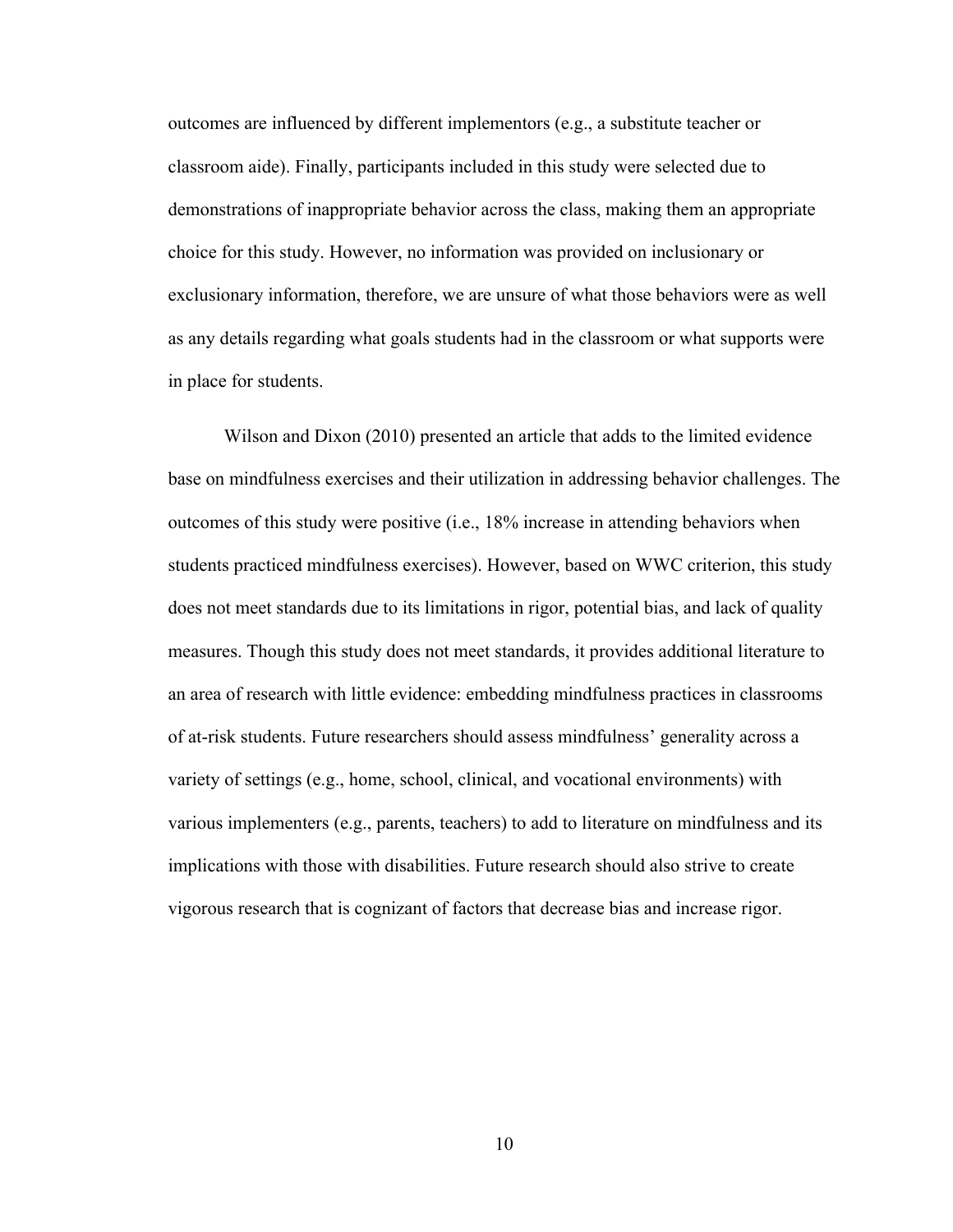#### CHAPTER 3. *QUESTION 3*

Students with behavior challenges in the classroom (e.g., autism spectrum disorder [ASD], attention deficit hyperactivity disorder [ADHD], and other developmental disabilities) are susceptible to diminished outcomes regarding academic and social achievement (DeMartini-Scully, Bray, & Kehle, 2000). Researchers have found that challenging behavior, including noncompliant behaviors, can serve as a response to potentially stressful environments that require complex skills (e.g., attending to teacher and peer instruction, transitioning between activities, social reciprocity) to navigate (Bitsika & Sharpley, 2016). Increased stress with no explicit way to cope increases the chance in which individuals may engage in challenging behaviors in environments where those stressors are present, such as the classroom (Hwang, Kearney, Klieve, Lang, & Roberts, 2015).

Many strategies (e.g., token economies, functional communication training) are employed in classrooms to decrease instances of challenging or noncompliant behavior. Though these methods are typically effective, they require a lot of time and effort from teachers and staff to implement as well as a great deal of training and ongoing support from other professionals (Wilson & Dixon, 2010). When a student's challenging behavior disrupts classroom instruction, the student may be reprimanded, removed from general education settings and denied their least-restrictive educational experience (Kern, Hetrick, Custer, & Commisso, 2019). Based on these considerations, a clear need exists within classrooms for strategies that are easily embedded in the student's day, effective at reducing problem behavior, non-stigmatizing for other students to observe, and feasible for the teacher to deliver.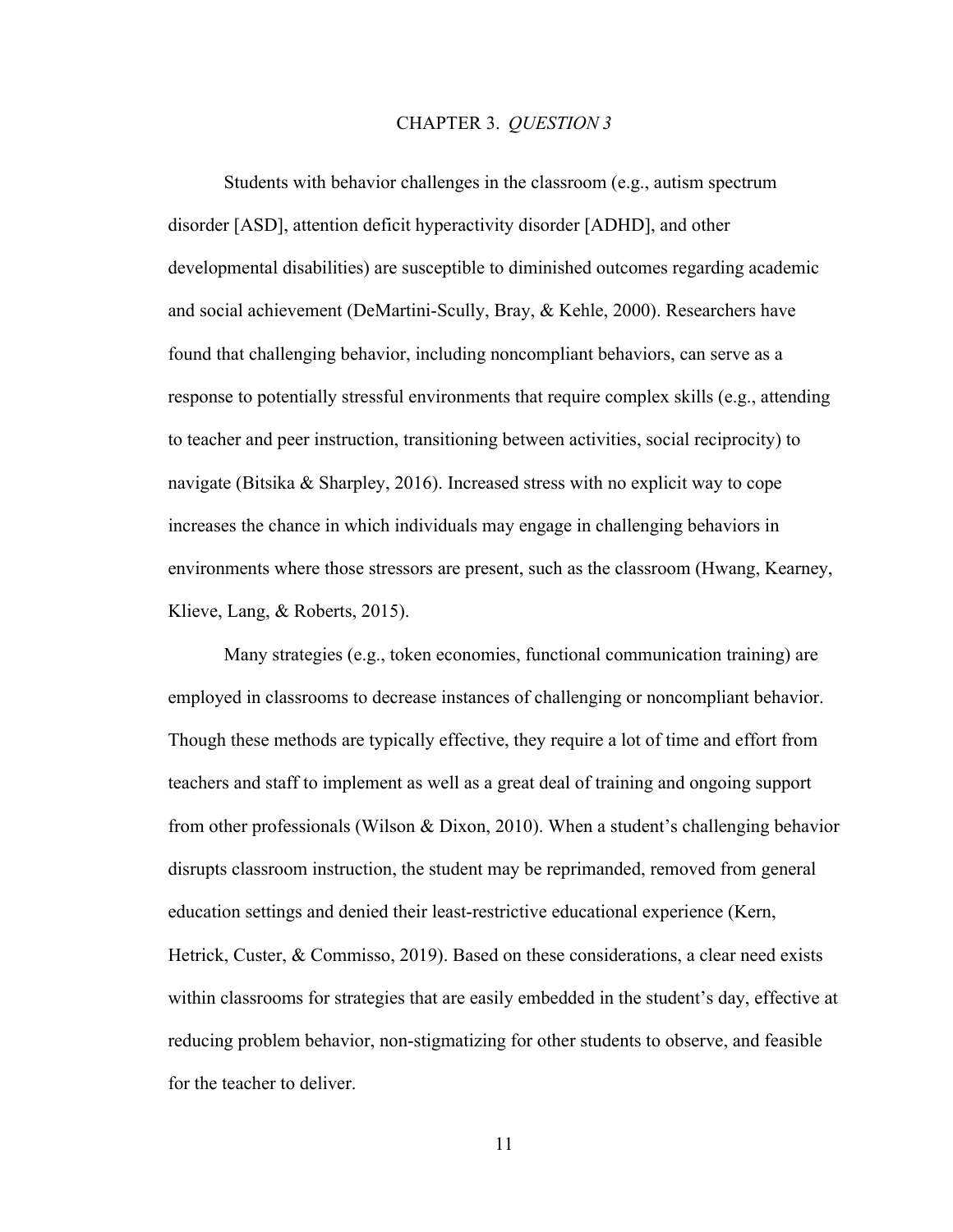Meditation has been researched in general education settings and with typicallydeveloping children and adolescents and has yielded positive results, such as decreases in negative affect and challenging behaviors and increases in attentiveness, social skills, and compliance with academic tasks (Bostic et al., 2015; Burke, 2010; Valosek, Nidich, Wendt, Grant, & Nidich, 2019; Waters, Barsky, Ridd, & Allen, 2015; Beauchemin, Hutchins, & Patternson, 2008). However, little research exists of meditation's impact on students with behavior challenges and disabilities, especially within classroom settings. Singh et al. (2018) studied the impact of a guided meditation with fifth grade students with ADHD on active engagement (i.e., student's active participation in instructions provided by lead teacher) in math instruction. Results indicated statistically significant improvements in active engagement and correct math work from participants who participated in group meditation when compared to control.

For teachers hoping to implement meditation in their classroom, I will provide procedures through the following simulation: *Blanche is a 10-year-old female receiving special education services who demonstrates vocal outbursts (e.g., threatening harm to others, cursing) and other disruptive behaviors (e.g., getting out of her seat and walking around/ out of the classroom). Mrs. Arthur, the special education teacher, reports that these behaviors occur most often in during English activities, when students are directed*  to engage in independent seatwork or asked to work in groups. Mrs. Arthur reported that *Blanche is typically removed from the classroom activity and sat at an isolated table where she receives no further instruction.*

 First, identify your target behavior or behaviors (e.g., threatening) and provide operational definitions of these behaviors. For example, Blanche's behavior of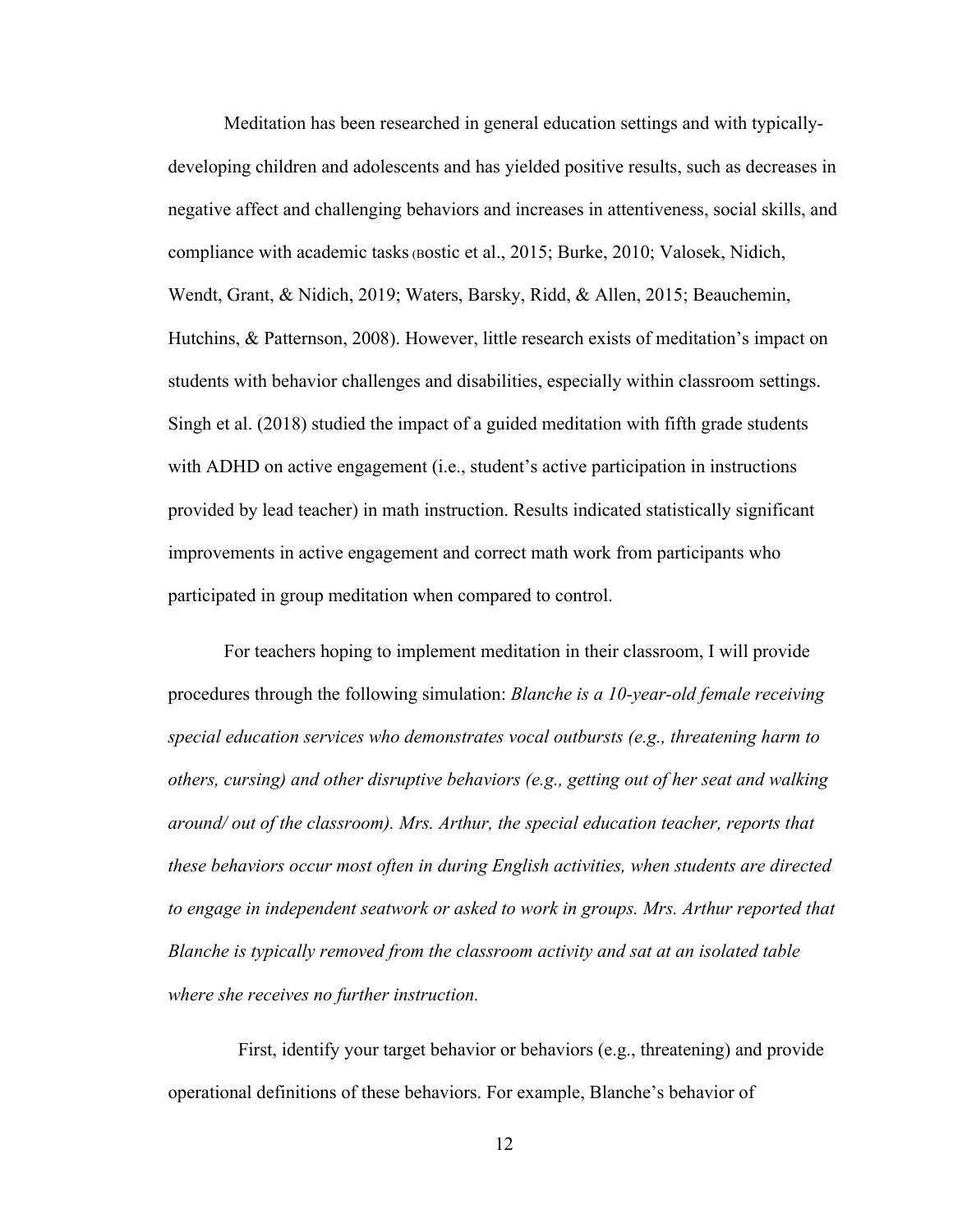threatening could be defined as "Any instance in which Blanche responds to others with statements that indicate harm to others. Examples could include, "I'm going to throw this at you" or "I'll hit you if you don't leave me alone". A data collection method is chosen after defining the target behavior. A continuous data collection method, such as rate (see Appendix 1), will provide a more accurate representation of results, but data collection methods should be determined by what is feasible for professionals (e.g., teacher, paraprofessionals) in the classroom.

Second, choose a guided meditation that is appropriate for the student and provides directions the student can attend to. This can be a guided meditation video/audio (e.g., https://www.youtube.com/watch?v=d1cbGCHuUe0&t=38s; Jason Stephenson– Sleep Meditation Music, n.d.) or a script someone reads to the student. To determine if a guided meditation is appropriate, read the directions provided aloud and ask the target student to listen and perform the actions described. Teachers should also determine what is an appropriate length of time for their student to participate in meditation based on what is feasible within the student's schedule as well as how long the student could attend to directions. For Blanche, Mrs. Arthur selects a 10 min video because this allows Blanche enough time to practice deep breathing without disrupting her typical routine. Consider what supports should be added to increase the student's success with this procedure (e.g., adding headphones to decrease intrusive noise, placing the student in a dimly lit, isolated room to help foster attending to the meditation, seating the student in a way to reduce distraction).

Third, embed meditation into the student's schedule. Meditation should be scheduled into the student's day within close proximity to the beginning of the non-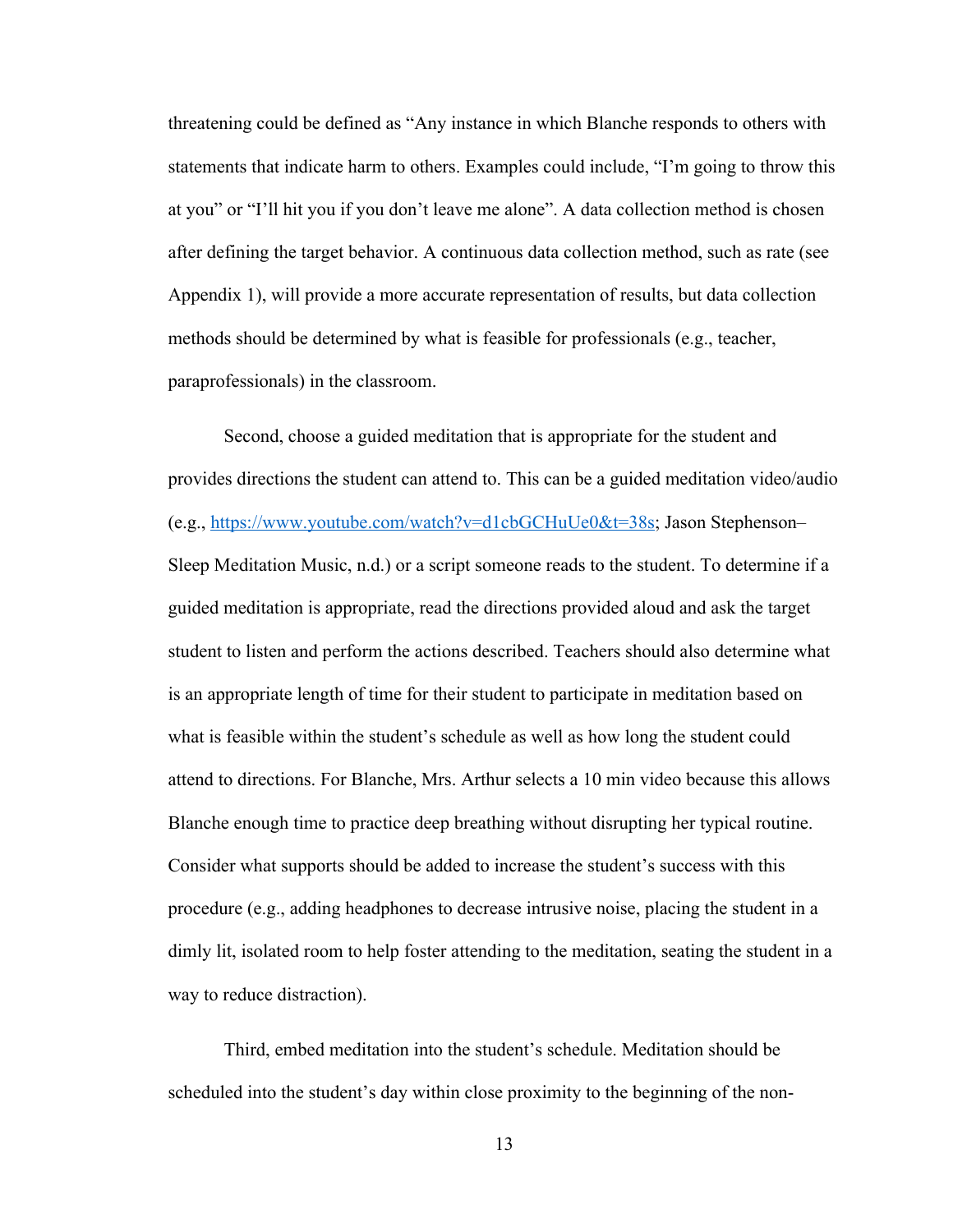preferred task. Provide an explanation of what meditation is and what is expected of the student. For example, "We are going to play a meditation video. Meditation is something that people can do to help them relax. I want you to listen to what the video tells you to do and do it. When you are done, we will move on to English." Take time to model novel or difficult behaviors (e.g., demonstrate a deep breath). Blanche's teacher introduces meditation into her routine 20-minutes prior to the classroom's English activity to introduce meditation, ensure that enough time is given for Blanche to complete the 10 minute video, and allow Blanche time to transition to her English activity.

Following the guided meditation, data should be collected on the student's target behavior. This will determine the effectiveness of these procedures and if modifications are appropriate. If data shows a therapeutic trend (see Appendix 2), no modifications should be made. If data shows a contra-therapeutic (see Appendix 3) or stable trend, implementors could make the following modifications: increasing the amount of time the student spends meditating, adding supports, or selecting a new meditation.

Meditation is designed to be a daily exercise and benefits from everyday application. Therefore, teachers should not fade the time allotted to engage in meditation. However, teachers should fade themselves as implementer by teaching the student to use a video or app and access it prior to challenging situations in their life. They should extend these procedures to new environments (e.g., different classes, at home, in the student's workplace). Teaching students to self-implement meditative practices through a phone or tablet increases this intervention's age appropriateness by reducing adult intervention and utilizing tools that are available to every student.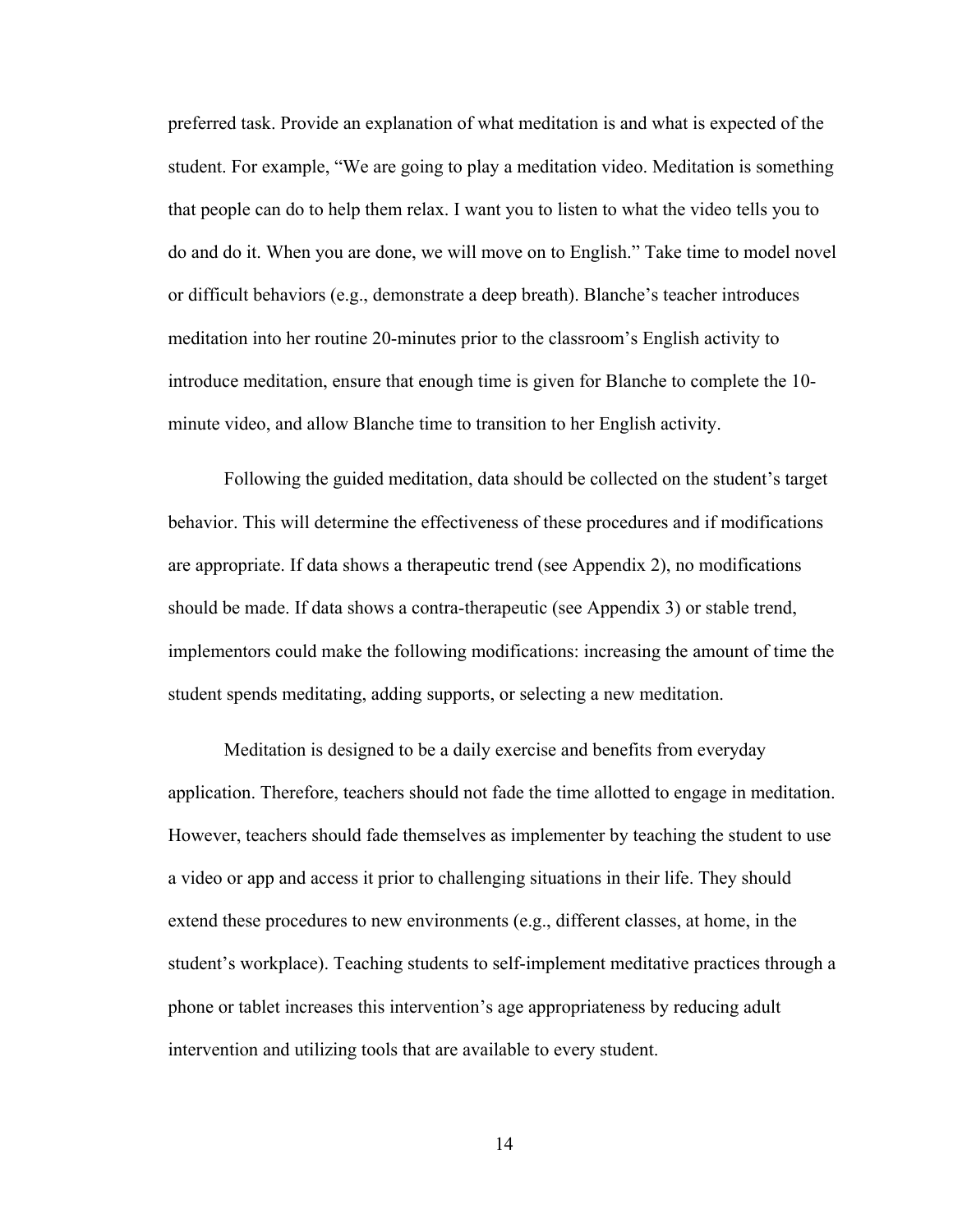Students who demonstrate challenging behavior in the classroom need effective interventions that reduce challenging behavior, foster their access to academic achievement, and help develop social and emotional relationships with their peers. Teachers, due to limited resources, need interventions that are non-invasive and do not require continuous monitoring and application. Meditation could offer a solution to both of these problems. However, more research needs to be established to determine meditation's impact on challenging behavior.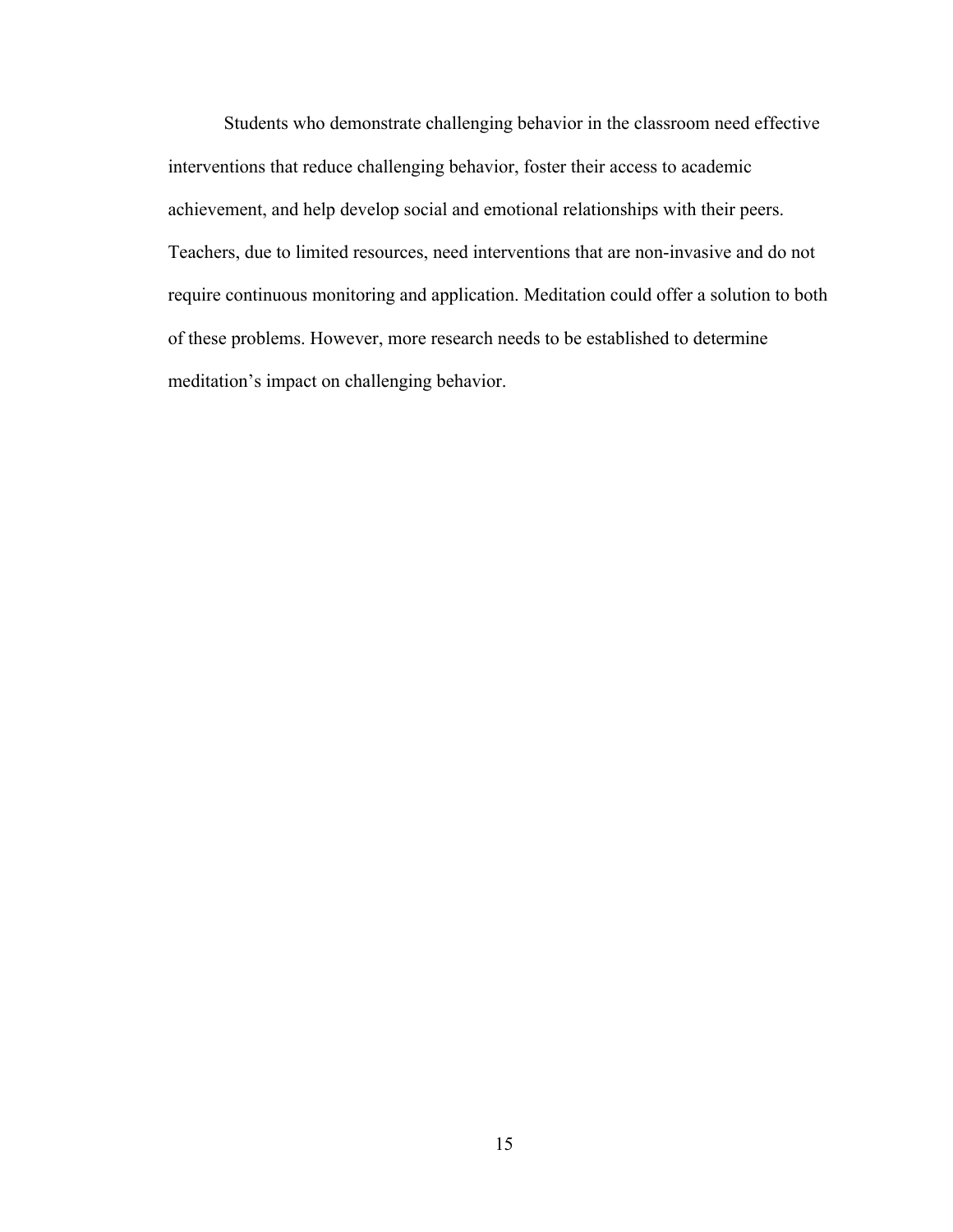# APPENDIX 1. EXAMPLE DATA SHEET FOR MEASURING RATE

**Name: \_\_\_\_\_\_\_\_\_\_\_\_\_\_\_\_\_\_\_\_\_\_\_\_\_\_\_ Data Collector: \_\_\_\_\_\_\_\_\_\_\_\_\_\_\_\_\_\_\_\_**

**Date of Observation: \_\_\_\_\_\_\_\_\_\_\_\_\_\_\_\_\_\_** 

# **Operational Definitions of Challenging Behavior(s):**

| Example:           | Any instance in which Blanche responds to others with statements<br>that indicate harm to others.          |  |  |  |  |
|--------------------|------------------------------------------------------------------------------------------------------------|--|--|--|--|
| <i>Threatening</i> |                                                                                                            |  |  |  |  |
|                    | Examples could include, "I'm going to throw this at you" or "I'll<br>hit you if you don't leave me alone". |  |  |  |  |
|                    |                                                                                                            |  |  |  |  |
|                    |                                                                                                            |  |  |  |  |
|                    |                                                                                                            |  |  |  |  |
|                    |                                                                                                            |  |  |  |  |

| <b>Trial</b><br><b>Number</b>                                                                                                                | <b>Time</b>   | <b>Total</b><br><b>Time</b><br>(minutes) | <b>Activity</b>                 | <b>Frequency</b> | <b>Total</b><br><b>Frequency</b> | Rate |
|----------------------------------------------------------------------------------------------------------------------------------------------|---------------|------------------------------------------|---------------------------------|------------------|----------------------------------|------|
| Ex:                                                                                                                                          | $8:00 - 9:00$ | 60 m                                     | <b>Reading</b><br>independently | H                | 8                                | 0.13 |
| $\mathbf{1}$                                                                                                                                 |               |                                          |                                 |                  |                                  |      |
| $\overline{2}$                                                                                                                               |               |                                          |                                 |                  |                                  |      |
| 3                                                                                                                                            |               |                                          |                                 |                  |                                  |      |
| $\overline{\mathbf{4}}$                                                                                                                      |               |                                          |                                 |                  |                                  |      |
| 5                                                                                                                                            |               |                                          |                                 |                  |                                  |      |
| Average all rates in the last column together by adding the total and dividing<br>by the number of trials data were collected for (e.g., 5). |               |                                          |                                 |                  |                                  |      |

**For finding rate:** 

**Total frequency / Total Time**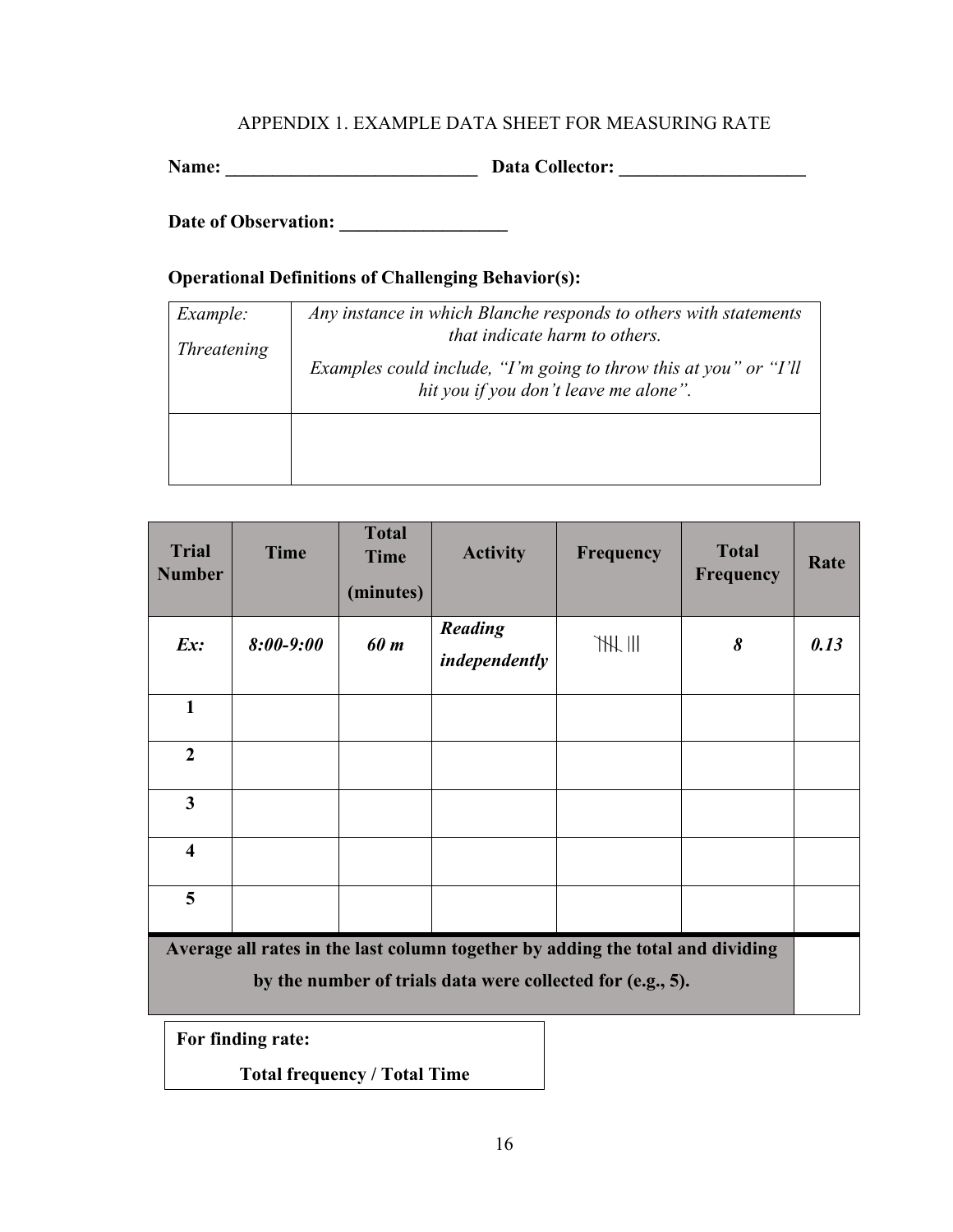

Data paths that show improvement in your target behavior would represent a therapeutic trend in data (Ledford  $& Gast, 2018$ ). If the target behavior is challenging behavior (e.g., threatening others), you would hope to see the rate of that behavior decrease during intervention conditions (see graph presented above for visual representation). If your data path is therapeutic, you do not need to make modifications to the treatment and continue providing it as long as you continue to see therapeutic results.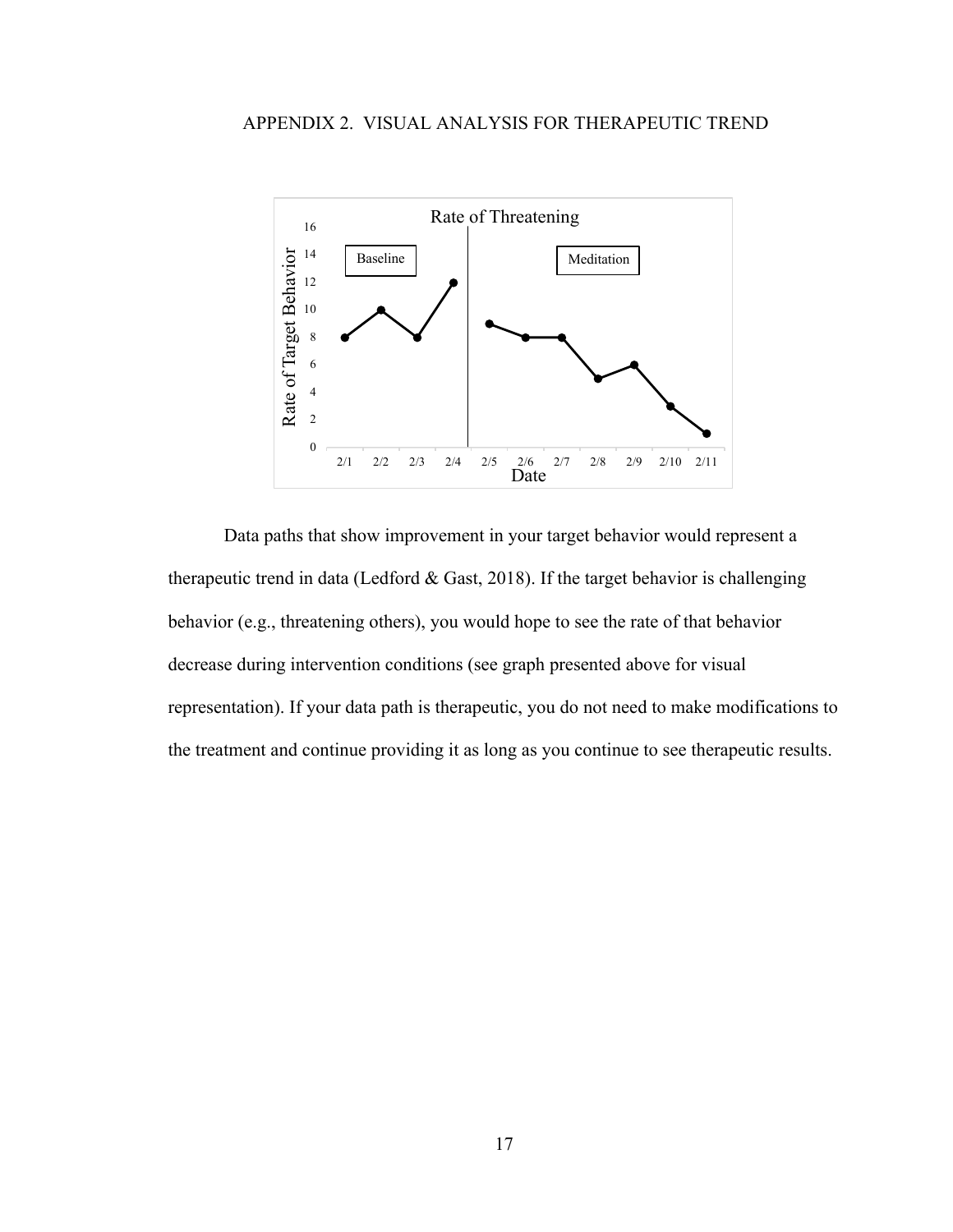

Data paths that demonstrate worsening in your target behavior would represent a contra-therapeutic trend in data (Ledford & Gast, 2018). If the target behavior is challenging behavior (e.g., threatening others), an increasing data path would be considered a worsening and contra-therapeutic outcome (see graph presented above for visual representation). After consistent contra-therapeutic results (i.e., at least 3 data points of increasing or steady data), implementors should consider making modifications to the independent variable that could support results (e.g., providing the student a quiet space, adding noise-cancelling headphones) or selecting a new intervention.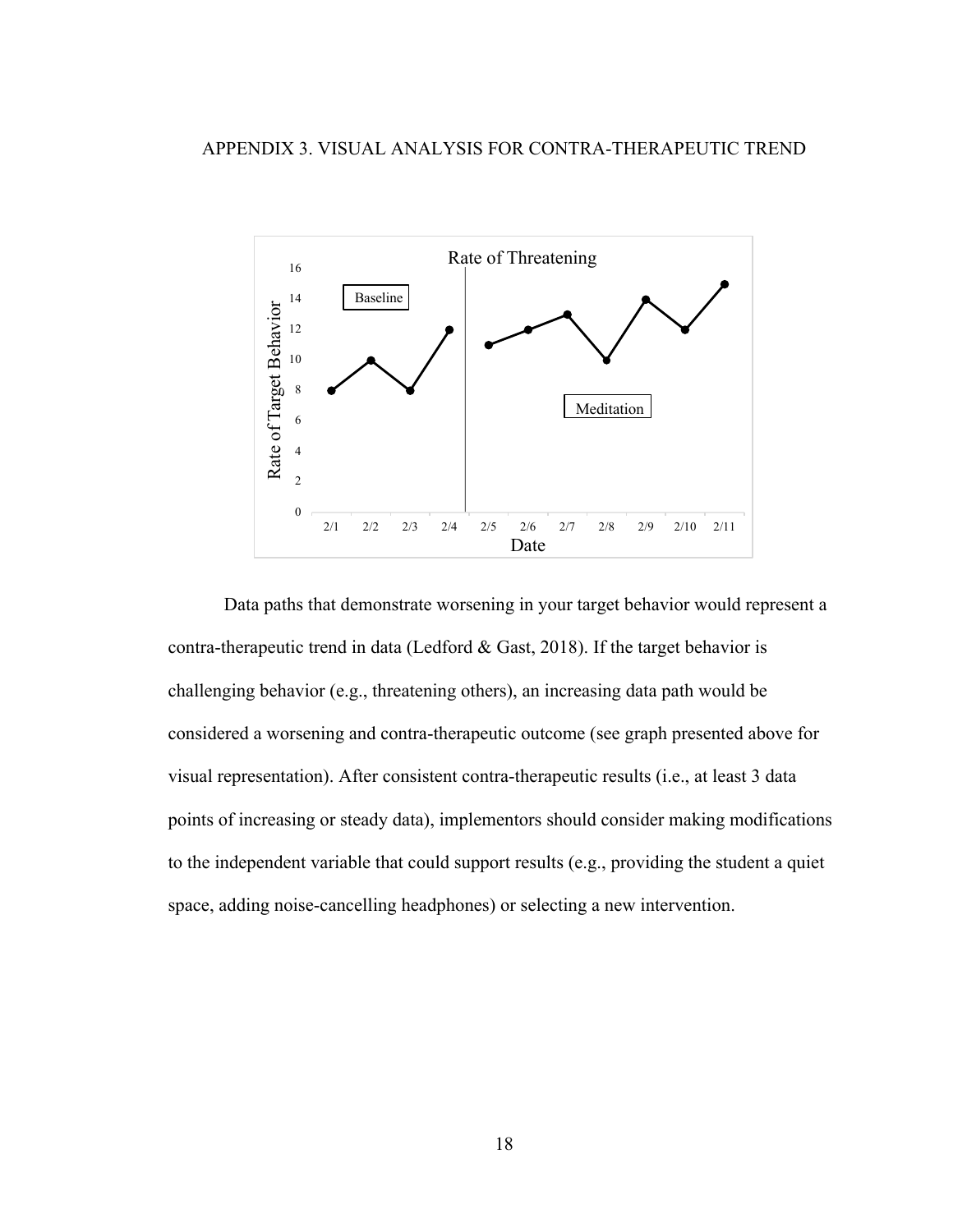#### REFERENCES

- Beauchemin, J. Hutchins, T. L., & Patternson, F. (2008). Mindfulness meditation may lessen anxiety, promote social skills, and improve academic performance among adolescents with learning disabilities. *Complementary Health Practice Review, 13*(1), 34-45.
- Bitsika, V., & Sharpley, C. (2016). Which aspects of challenging behaviour are associated with anxiety across two age groups of young males with an autism spectrum disorder? *Journal of Developmental & Physical Disabilities*, *28*(5), 685–701.
- Bostic, J. Q., Nevarez, M. D., Potter, M. P., Prince, J. B., Benningfield, M. M., & Aguirre, B. A. (2015). Being present at school: Implementing mindfulness in schools. *Child and Adolescent Psychiatric Clinics of North America, 24*(2), 245- 259.
- Burke, C. A. (2010). Mindfulness-based approaches with children and adolescents: A preliminary review of current research in an emergent field. *Journal or Child and Family Studies, 19*(2), 133-144.
- DeMartini-Scully, D., Bray, M. A., & Kehle, T. J. (2000). A packaged intervention to reduce disruptive behaviors in general education students. *Psychology in the Schools, 37*, 149-156.
- Dixon, M. R., & Paliliunas, D. (2018) *AIM: A behavior-analytic curriculum for socialemotional development in children.* Carbondale, IL: Shawnee Scientific Press.
- Hwang, Y.-S., Kearney, P., Klieve, H., Lang, W., & Roberts, J. (2015). Cultivating mind: Mindfulness interventions for children with autism spectrum disorder and problem behaviours, and their mothers. *Journal of Child & Family Studies*, *24*(10), 3093–3106.
- Kern, L., Hetrick, A. A., Custer, B. A., & Commisso, C. E. (2019). An evaluation of IEP accommodations for secondary students with emotional and behavioral problems. *Journal of Emotional & Behavioral Disorders*, *27*(3), 178–192
- Kratochwill, T. R., Hitchcock, J., Horner, R. H., Levin, J. R., Odom, S. L., Rindskopf, D. M., & Shadish, W. R. (2010). *Single-case designs technical documentation.* What Works Clearinghouse. http://ies.ed.gov/ncee/wwc/pdf/wwc\_scd.pdf
- Ledford, J. R., & Gast, D. L. (Eds.). (2018). *Single case research methodology: Applications in special education and behavioral sciences* (3rd ed.). Routledge.
- Singh, N. N., Lancioni, G. E., Nabors, L., Myers, R. E., Felver, J. C., & Manikam, R. (2018). Samatha meditation training for students with attention deficit/hyperactivity disorder: Effects on active academic engagement and math performance. *Mindfulness,* 1867-1876.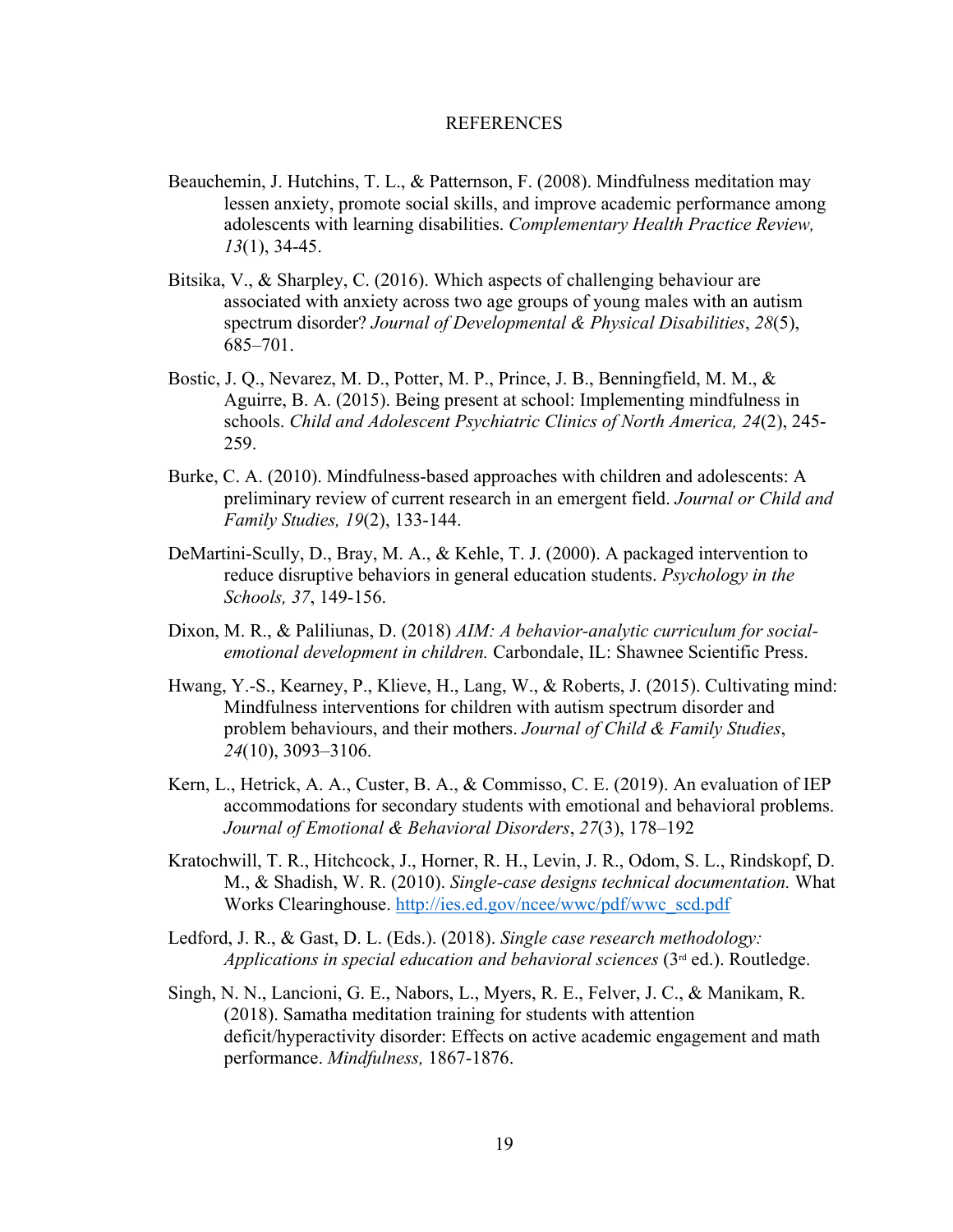- Stephenson, J.–Sleep Meditation Music (n.d.). Home [YouTube Channel]. Retrieved from https://www.youtube.com/watch?v=d1cbGCHuUe0&t=38s
- Valosek, L., Nidich, S., Wendt, S., Grant, J., & Nidich, R. (2019). Effect of meditation on social-emotional learning in middle school students. *Education*, *139*(3), 111–119.
- Waters, L., Barsky, A., Ridd, A., & Allen, K. (2015). Contemplative education: A systematic, evidence-based review of the effect of meditation interventions is schools. *Educational Psychology Review, 27*(1), 103-134.
- Wilson, A. N., & Dixon, M. R. (2010). A mindfulness approach to improving classroom attention. *Journal of Behavioral Health and Medicine*, *1*(2), 137–142.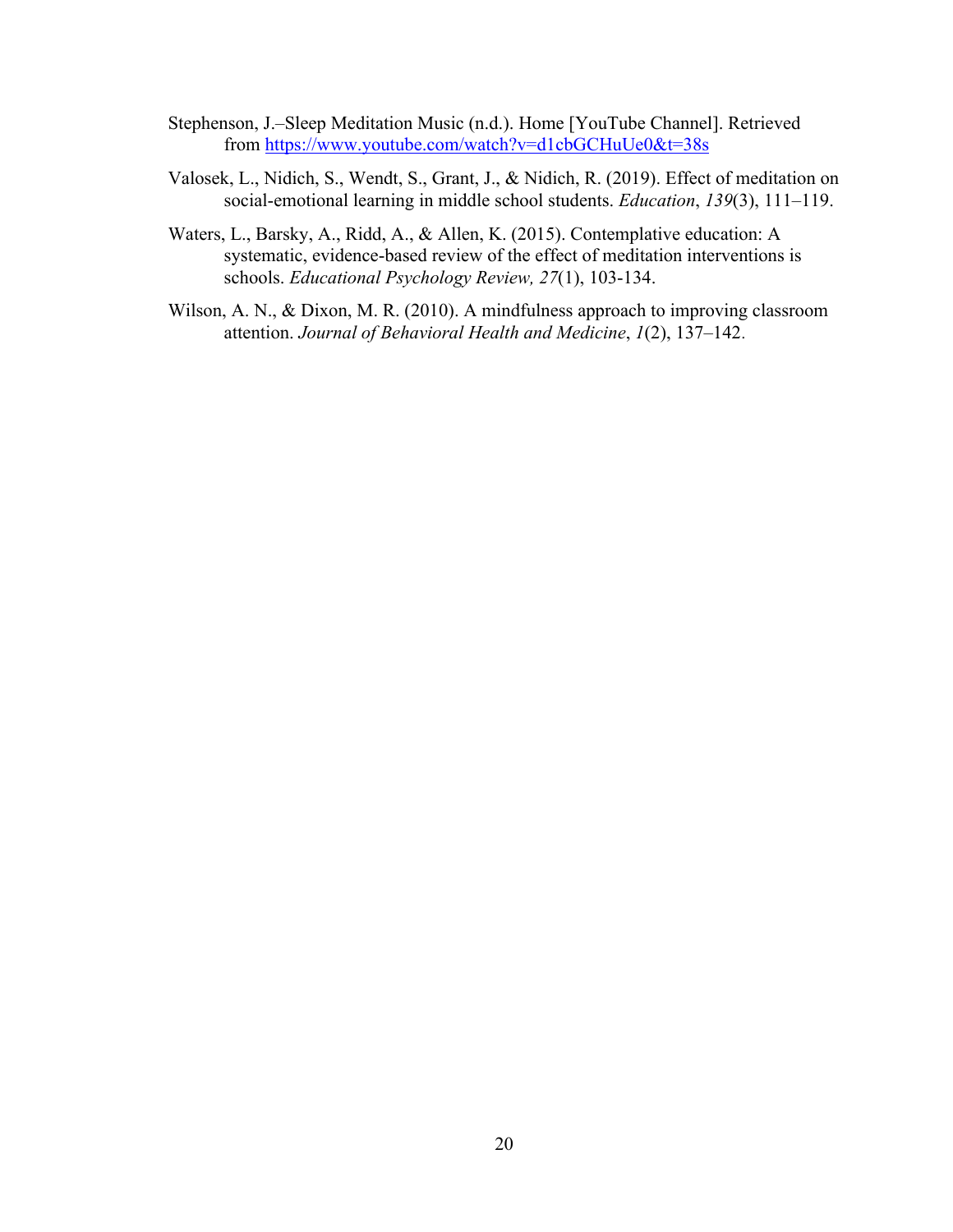# VITA

### LAUREN ASHLEY JOHNSON

### EDUCATION

# **M. S. Applied Behavior Analysis (Expected)**

University of Kentucky

2018-2020

# **B.A. Psychology**

Transylvania University

2012-2016

# EMPLOYMENT

# **University of Kentucky College of Education**

Teaching Assistant

September 2018-May 2020

**Bluegrass ADD**